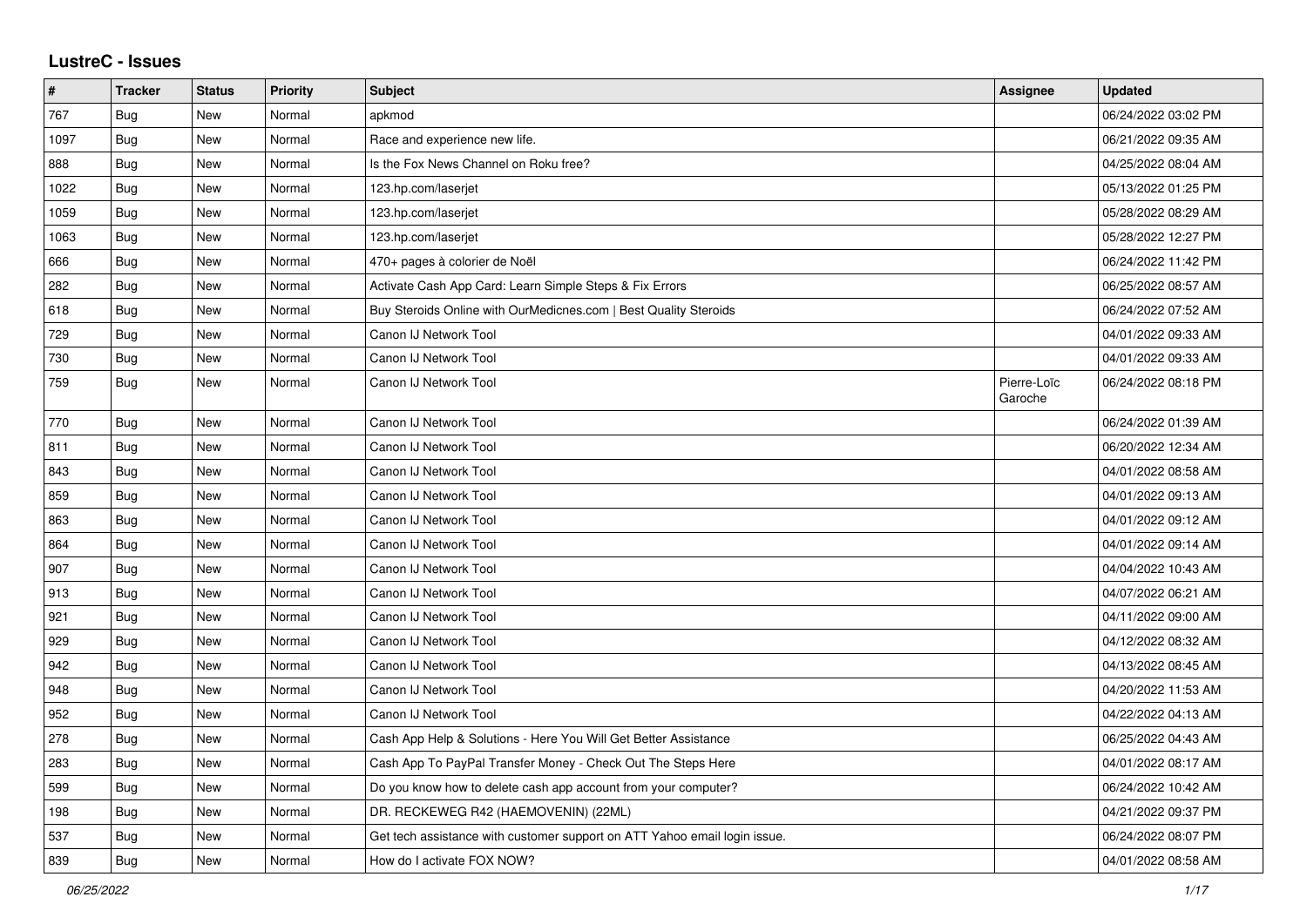| $\sharp$ | <b>Tracker</b> | <b>Status</b> | <b>Priority</b> | <b>Subject</b>                                                                                                                               | Assignee               | <b>Updated</b>      |
|----------|----------------|---------------|-----------------|----------------------------------------------------------------------------------------------------------------------------------------------|------------------------|---------------------|
| 841      | <b>Bug</b>     | New           | Normal          | How do I activate FOX NOW?                                                                                                                   |                        | 04/01/2022 08:58 AM |
| 226      | Bug            | <b>New</b>    | Normal          | How to find reliable service reviews                                                                                                         | Anonymous              | 04/01/2022 08:46 AM |
| 76       | Bug            | New           | Normal          | Import error: Load error: imported node real_to_int declared in a regular Lustre file. File "include/conv.lusi", line<br>1. characters 0-64: |                        | 06/25/2022 04:29 AM |
| 941      | Bug            | <b>New</b>    | Normal          | is Disney Now and Disney Plus different?                                                                                                     |                        | 04/20/2022 10:19 AM |
| 947      | Bug            | <b>New</b>    | Normal          | is Disney Now and Disney Plus different?                                                                                                     |                        | 04/14/2022 09:53 AM |
| 886      | Bug            | <b>New</b>    | Normal          | Is the Fox News Channel on Roku free?                                                                                                        |                        | 04/01/2022 09:16 AM |
| 840      | Bug            | <b>New</b>    | Normal          | Is Tubi really free and legal?                                                                                                               |                        | 04/01/2022 08:58 AM |
| 289      | Bug            | <b>New</b>    | Normal          | Recover Yahoo Mail Forgotten Password - Explore Kanata Chinese                                                                               |                        | 06/25/2022 09:00 AM |
| 249      | Bug            | <b>New</b>    | Normal          | Steps to Activate Cash App Card in Less then 2 Minutes - Get Information                                                                     | Pierre-Loïc<br>Garoche | 06/21/2022 07:52 PM |
| 192      | Bug            | <b>New</b>    | Normal          | The code Caffe                                                                                                                               |                        | 05/09/2022 10:16 AM |
| 887      | Bug            | New           | Normal          | What is Plex and how it's work?                                                                                                              |                        | 04/01/2022 09:16 AM |
| 889      | Bug            | <b>New</b>    | Normal          | What is Plex and how it's work?                                                                                                              |                        | 04/01/2022 09:14 AM |
| 940      | Bug            | <b>New</b>    | Normal          | What is Plex and Is Plex Legal?                                                                                                              |                        | 04/20/2022 06:31 AM |
| 946      | Bug            | <b>New</b>    | Normal          | What is Plex and Is Plex Legal?                                                                                                              |                        | 04/20/2022 09:07 AM |
| 228      | Bug            | New           | Normal          | Why Does Cash App Transaction Failed? - Here Is the Answer                                                                                   |                        | 06/24/2022 07:49 PM |
| 579      | <b>Bug</b>     | New           | Normal          | YOUR CV MAKES YOUR FIRST IMPRESSION                                                                                                          | Christophe<br>Garion   | 06/24/2022 02:02 AM |
| 1007     | Bug            | <b>New</b>    | Normal          | "ij.start canon                                                                                                                              |                        | 05/18/2022 10:40 AM |
| 997      | Bug            | <b>New</b>    | Normal          | 123.hp.com/laserjet                                                                                                                          |                        | 05/06/2022 05:33 AM |
| 1046     | Bug            | <b>New</b>    | Normal          | 123.hp.com/laserjet                                                                                                                          |                        | 05/24/2022 10:46 AM |
| 1068     | Bug            | New           | Normal          | 123.hp.com/laserjet                                                                                                                          |                        | 05/31/2022 12:22 PM |
| 193      | Bug            | <b>New</b>    | Normal          | 18% Discount on Homeopathic medicines                                                                                                        |                        | 06/24/2022 05:20 PM |
| 1126     | Bug            | <b>New</b>    | Normal          | 1PLSD                                                                                                                                        |                        | 06/25/2022 09:36 AM |
| 807      | Bug            | <b>New</b>    | Normal          | 1v1Battle is a strategic action 'Build and shoot' game                                                                                       |                        | 04/01/2022 08:56 AM |
| 265      | Bug            | <b>New</b>    | Normal          | 3 Faq's On Downloading To Your Apple Ipod                                                                                                    |                        | 06/24/2022 08:41 AM |
| 1029     | Bug            | <b>New</b>    | Normal          | 5 Reasons Why People Love Coloring Pages?                                                                                                    |                        | 05/16/2022 11:53 AM |
| 504      | Bug            | New           | Normal          | A beginner should always look for online Java assignment help!                                                                               |                        | 06/25/2022 03:56 AM |
| 735      | Bug            | New           | Normal          | A quick fix of how to get money back from cash app stocks                                                                                    |                        | 06/24/2022 07:30 AM |
| 145      | Bug            | New           | Normal          | abdulbaissagar                                                                                                                               |                        | 06/23/2022 10:46 PM |
| 939      | Bug            | New           | Normal          | Ability to change sound notifications                                                                                                        | Christophe<br>Garion   | 05/11/2022 10:07 PM |
| 156      | <b>Bug</b>     | New           | Normal          | Access old cash app account                                                                                                                  |                        | 04/01/2022 08:00 AM |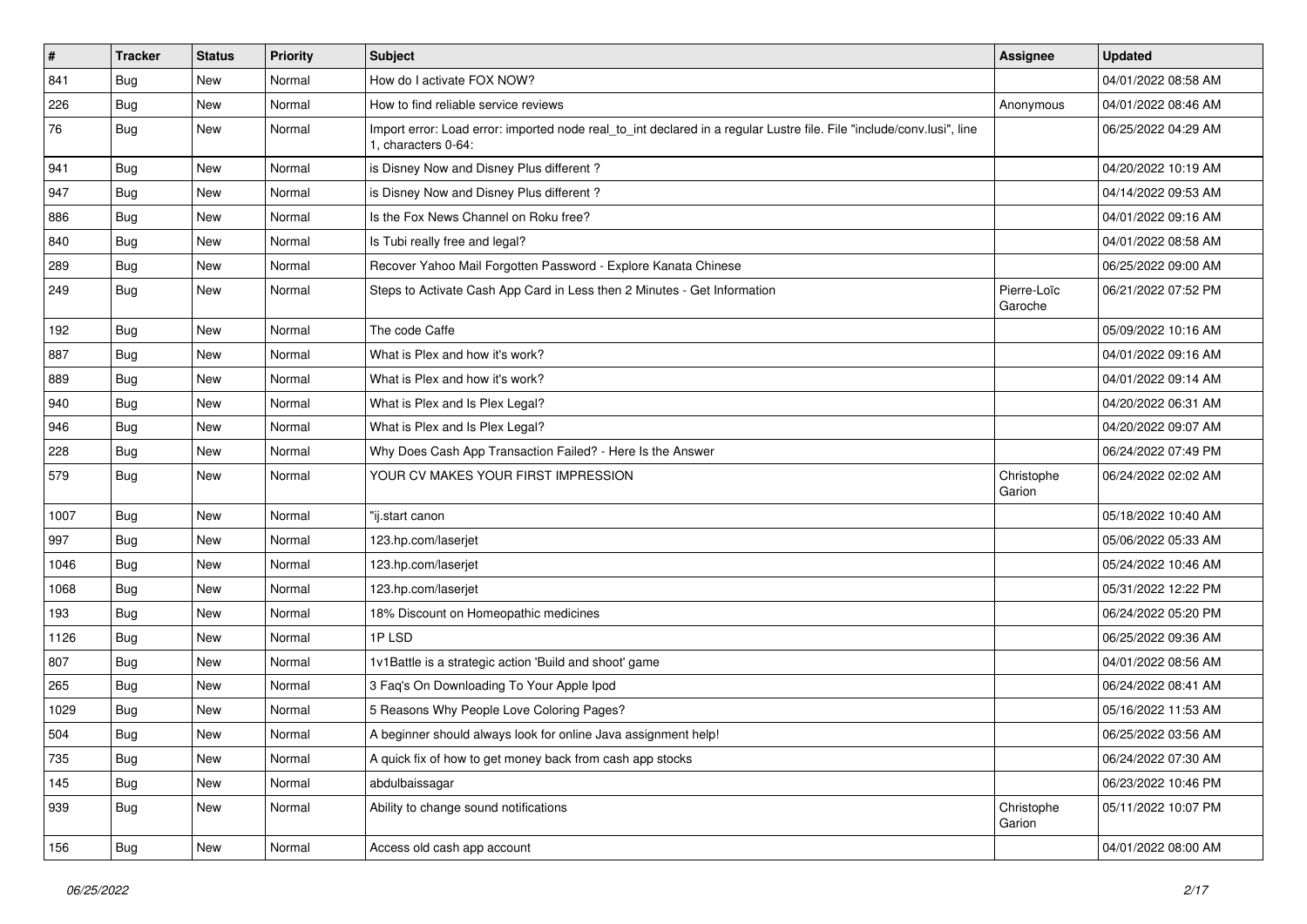| $\vert$ # | <b>Tracker</b> | <b>Status</b> | Priority | Subject                                                            | <b>Assignee</b>        | <b>Updated</b>      |
|-----------|----------------|---------------|----------|--------------------------------------------------------------------|------------------------|---------------------|
| 275       | <b>Bug</b>     | New           | Normal   | Activate Cash App Card With Or Without QR - Step By Step Guide     | Pierre-Loïc<br>Garoche | 06/24/2022 11:17 PM |
| 230       | Bug            | New           | Normal   | Add Money To Cash App Card - Auto Cash Apps                        |                        | 06/21/2022 08:18 AM |
| 116       | Bug            | New           | Normal   | aertaeyg                                                           |                        | 06/24/2022 12:43 PM |
| 184       | Bug            | <b>New</b>    | Normal   | Affordable Business Writing Services                               |                        | 06/24/2022 02:47 AM |
| 122       | Bug            | New           | Normal   | <b>AFL Live Stream</b>                                             |                        | 04/01/2022 07:55 AM |
| 203       | <b>Bug</b>     | New           | Low      | Airport Taxi Guildford                                             | Anonymous              | 04/01/2022 08:50 AM |
| 239       | <b>Bug</b>     | <b>New</b>    | Normal   | Algunas características más de Choices MOD APK                     |                        | 06/25/2022 10:05 AM |
| 190       | <b>Bug</b>     | New           | Normal   | All About Cash App Transfer Fail Problems                          |                        | 06/25/2022 06:35 AM |
| 251       | Bug            | New           | Normal   | All About Cash App Transfer Fail Problems                          | Pierre-Loïc<br>Garoche | 06/25/2022 05:44 AM |
| 284       | <b>Bug</b>     | <b>New</b>    | Normal   | All About Cash App Transfer Fail Problems                          |                        | 06/24/2022 10:09 PM |
| 286       | Bug            | <b>New</b>    | Normal   | All About Cash App Transfer Fail Problems                          |                        | 04/01/2022 07:49 AM |
| 911       | Bug            | New           | Normal   | Aluminum Windows & Doors                                           |                        | 04/06/2022 08:10 PM |
| 233       | <b>Bug</b>     | New           | Normal   | Anauthorsway.com: My User Experience                               |                        | 06/24/2022 01:43 AM |
| 660       | <b>Bug</b>     | <b>New</b>    | Normal   | Anchovies Nutrition Facts And Health Benefits                      |                        | 04/01/2022 09:40 AM |
| 918       | <b>Bug</b>     | New           | Normal   | Antivirus for IOS                                                  |                        | 06/16/2022 10:36 PM |
| 760       | Bug            | <b>New</b>    | Normal   | apkmod                                                             |                        | 05/20/2022 05:32 AM |
| 1054      | Bug            | New           | Normal   | Apkmodule                                                          | Pierre-Loïc<br>Garoche | 05/26/2022 03:37 PM |
| 519       | Bug            | New           | Normal   | Are you finding online UK Assignment writers?                      |                        | 06/25/2022 08:58 AM |
| 273       | Bug            | New           | High     | assignment help online                                             |                        | 04/01/2022 08:17 AM |
| 787       | <b>Bug</b>     | <b>New</b>    | Normal   | Assured Assignment Help                                            |                        | 06/24/2022 06:54 AM |
| 302       | Bug            | New           | Normal   | Auto Electrical Repair Services in Norcross GA                     |                        | 06/10/2022 06:30 AM |
| 297       | Bug            | <b>New</b>    | Normal   | Auto Lighting Installation Services in Norcross GA                 |                        | 04/01/2022 07:21 AM |
| 396       | <b>Bug</b>     | <b>New</b>    | Normal   | Auto Transport Services in Annapolis MD                            |                        | 04/01/2022 07:15 AM |
| 372       | <b>Bug</b>     | New           | Normal   | Auto Transport Services in Arlington County VA                     |                        | 06/12/2022 12:45 PM |
| 360       | <b>Bug</b>     | New           | Normal   | Auto Transport Services in Baltimore MD                            |                        | 04/01/2022 07:13 AM |
| 378       | Bug            | New           | Normal   | Auto Transport Services in Fairfax VA                              |                        | 04/01/2022 07:17 AM |
| 384       | Bug            | New           | Normal   | Auto Transport Services in McLean VA                               |                        | 04/01/2022 07:17 AM |
| 402       | Bug            | New           | Normal   | Auto Transport Services in Potomac MD                              |                        | 04/01/2022 07:47 AM |
| 390       | Bug            | New           | Normal   | Auto Transport Services in Sterling VA                             |                        | 04/01/2022 07:16 AM |
| 366       | Bug            | New           | Normal   | Auto Transport Services in Washington DC                           |                        | 04/01/2022 07:12 AM |
| 958       | <b>Bug</b>     | New           | Normal   | Avail Cash app support service to know Sutton bank cash app number |                        | 04/19/2022 12:02 PM |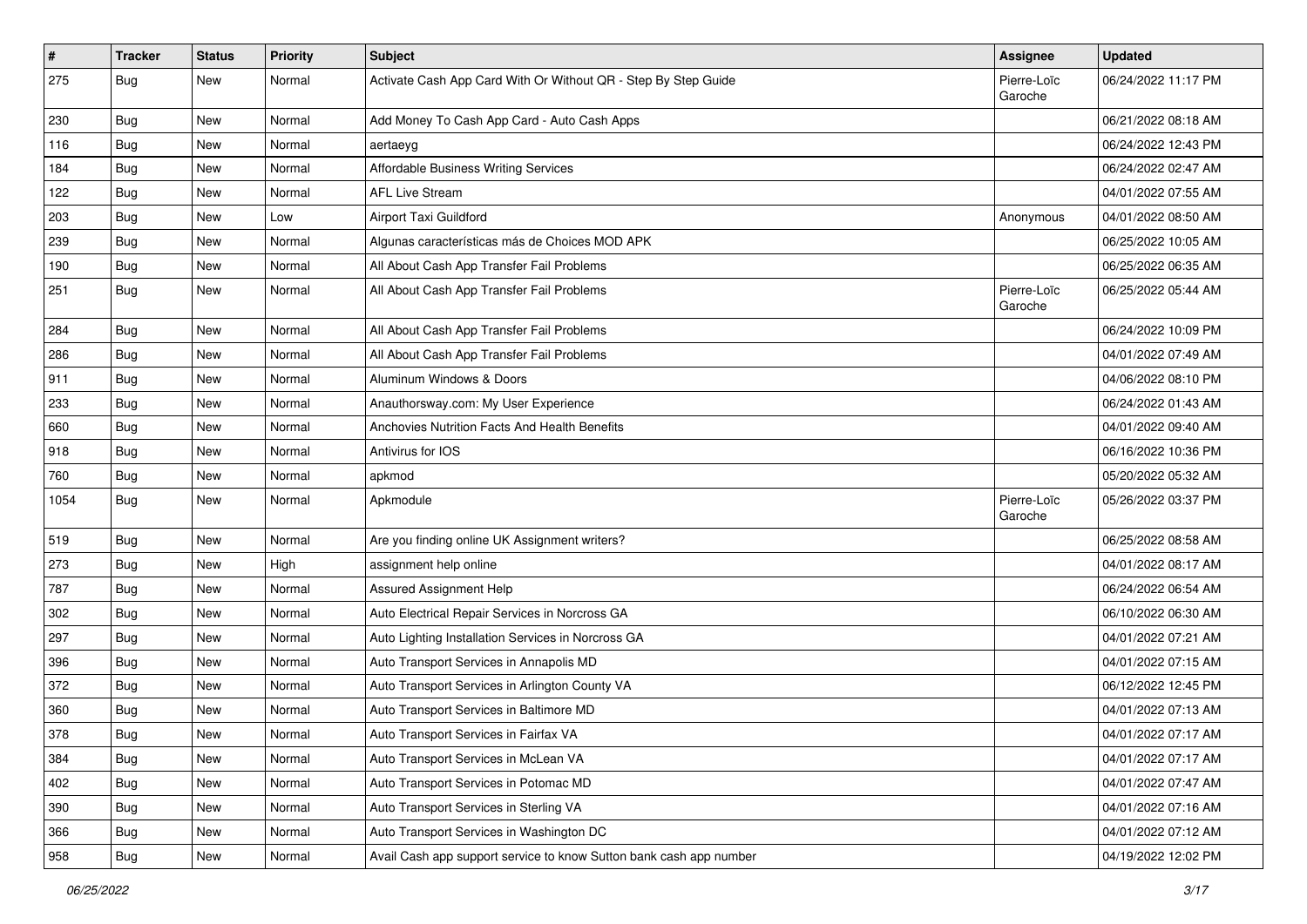| $\vert$ # | <b>Tracker</b> | <b>Status</b> | <b>Priority</b> | Subject                                                                          | <b>Assignee</b>        | <b>Updated</b>      |
|-----------|----------------|---------------|-----------------|----------------------------------------------------------------------------------|------------------------|---------------------|
| 702       | Bug            | New           | Normal          | Avail Chime Customer Service to know How To Get Chime Bank Statement             |                        | 06/21/2022 08:32 AM |
| 731       | Bug            | <b>New</b>    | Normal          | Avail Of Cash App Customer Service If Unable To Down Cash App Mobile App?        |                        | 04/01/2022 09:33 AM |
| 936       | Bug            | <b>New</b>    | Normal          | Avantages de l'extension AliTools pour faire du shopping sur Aliexpress          | Pierre-Loïc<br>Garoche | 04/12/2022 11:35 AM |
| 954       | <b>Bug</b>     | <b>New</b>    | Normal          | AZ Screen Recorder Mod                                                           |                        | 04/20/2022 11:11 AM |
| 191       | Bug            | New           | Normal          | <b>B2B Branding</b>                                                              |                        | 06/13/2022 12:50 AM |
| 989       | Bug            | New           | Normal          | Barewoods Wax Cigar                                                              |                        | 06/14/2022 08:06 PM |
| 146       | Bug            | <b>New</b>    | Normal          | bayabais                                                                         |                        | 06/25/2022 10:23 AM |
| 247       | <b>Bug</b>     | New           | Normal          | best 4 Channel Amp                                                               |                        | 06/24/2022 09:44 PM |
| 786       | Bug            | <b>New</b>    | Normal          | Best Assignment Help in Australia & UK                                           |                        | 06/21/2022 09:28 PM |
| 601       | Bug            | <b>New</b>    | Normal          | Best Essay Writing Service UK                                                    | Pierre-Loïc<br>Garoche | 06/24/2022 10:50 AM |
| 602       | Bug            | <b>New</b>    | Normal          | Best Essay Writing Service UK                                                    | Pierre-Loïc<br>Garoche | 06/24/2022 07:28 AM |
| 257       | Bug            | <b>New</b>    | Normal          | Best latte machines                                                              |                        | 06/24/2022 06:11 PM |
| 586       | Bug            | <b>New</b>    | Normal          | Best Modifications For Your Mobile Phone                                         |                        | 06/24/2022 08:48 AM |
| 780       | Bug            | New           | Normal          | <b>Best Whatsapp Modified APKs</b>                                               | Pierre-Loïc<br>Garoche | 06/25/2022 06:54 AM |
| 741       | Bug            | <b>New</b>    | Normal          | <b>Blockchain Technology Solutions</b>                                           |                        | 04/01/2022 09:02 AM |
| 202       | Bug            | <b>New</b>    | Normal          | blonde wig                                                                       |                        | 06/24/2022 08:01 AM |
| 143       | Bug            | <b>New</b>    | Normal          | Bob lace front wigs                                                              |                        | 06/25/2022 10:05 AM |
| 179       | <b>Bug</b>     | New           | Normal          | body wave                                                                        |                        | 04/01/2022 08:41 AM |
| 299       | <b>Bug</b>     | New           | Normal          | Brake Caliper Painting Services in Norcross GA                                   |                        | 04/01/2022 07:20 AM |
| 831       | Bug            | <b>New</b>    | Normal          | Build and shoot                                                                  |                        | 05/29/2022 04:47 PM |
| 1052      | <b>Bug</b>     | New           | Normal          | Build Now GG is a new battle royale game.                                        |                        | 05/26/2022 04:24 AM |
| 835       | Bug            | New           | Normal          | Build your strong army with Taming io                                            |                        | 04/01/2022 08:59 AM |
| 621       | Bug            | New           | Normal          | Buy All Modafinil & Armodafinil Tablets @Buy Modafinil US                        |                        | 06/24/2022 09:26 AM |
| 616       | <b>Bug</b>     | New           | Normal          | Buy Anavar Tablets   Anavar For Sale in USA, UK & Australia                      |                        | 06/24/2022 03:52 PM |
| 613       | Bug            | <b>New</b>    | Normal          | Buy Aspadol 100mg Tab Online in US, UK, AU   Erospharmacy                        |                        | 06/24/2022 03:56 AM |
| 494       | <b>Bug</b>     | New           | Normal          | <b>Buy Discussion Post</b>                                                       |                        | 06/25/2022 03:19 AM |
| 635       | Bug            | New           | Normal          | Buy Steroids Online with OurMedicnes.com   Best Quality Steroids                 |                        | 06/23/2022 09:09 PM |
| 924       | Bug            | New           | Normal          | buy tec 9                                                                        |                        | 04/11/2022 02:54 PM |
| 617       | Bug            | New           | Normal          | Buy Vidalista Tablets (Tadalafil) at [\$25 OFF + Free Shipping] Vidalistatablets |                        | 06/24/2022 05:14 PM |
| 634       | Bug            | New           | Normal          | Buy Vidalista Tablets (Tadalafil) at [\$25 OFF + Free Shipping] Vidalistatablets |                        | 06/23/2022 11:20 PM |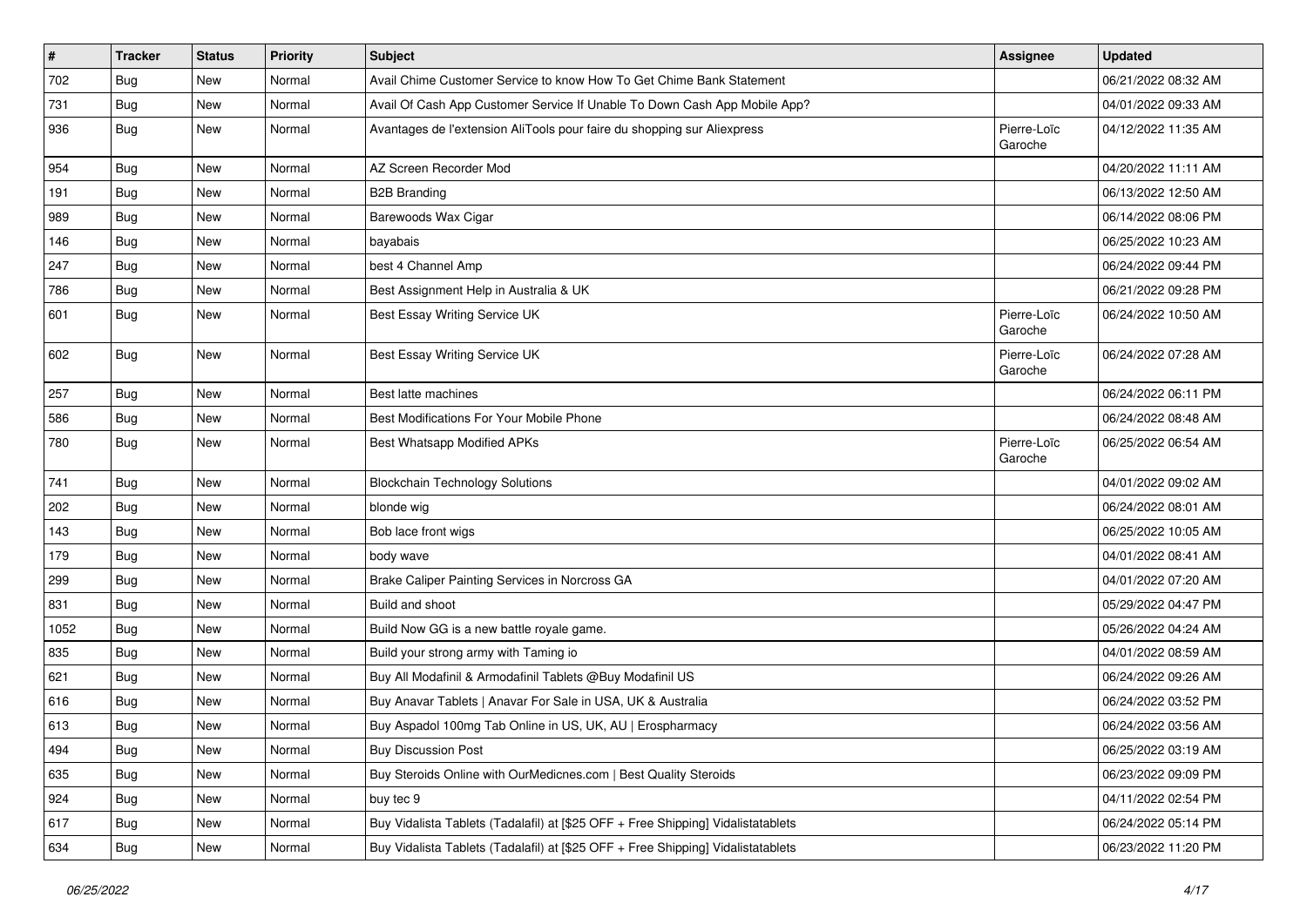| $\pmb{\#}$ | <b>Tracker</b> | <b>Status</b> | <b>Priority</b> | <b>Subject</b>                                                        | <b>Assignee</b>        | <b>Updated</b>      |
|------------|----------------|---------------|-----------------|-----------------------------------------------------------------------|------------------------|---------------------|
| 259        | <b>Bug</b>     | New           | Normal          | call center services                                                  |                        | 06/25/2022 10:21 AM |
| 690        | Bug            | New           | Normal          | campervan hire                                                        |                        | 06/25/2022 01:32 AM |
| 1044       | Bug            | New           | Normal          | Can I Disapprove If Random Person Sent Me Money On Cash App?          |                        | 05/26/2022 03:51 PM |
| 964        | <b>Bug</b>     | New           | Normal          | Can I Fix Cash App Transfer Failed Issues By Adding Sufficient Funds? |                        | 04/21/2022 10:23 AM |
| 865        | Bug            | New           | Normal          | Canon IJ Printer Utility                                              |                        | 05/18/2022 07:24 PM |
| 951        | Bug            | New           | Normal          | Canon.com/ijsetup                                                     |                        | 04/20/2022 10:18 AM |
| 155        | Bug            | New           | Normal          | Cant access my cash app account                                       | Pierre-Loïc<br>Garoche | 06/22/2022 02:15 PM |
| 298        | Bug            | New           | Normal          | Car Stereo Installation Services in Norcross GA                       |                        | 04/01/2022 07:20 AM |
| 354        | <b>Bug</b>     | <b>New</b>    | Normal          | Car Upholstery Cleaning Services in Chesapeake VA                     |                        | 04/01/2022 07:14 AM |
| 338        | Bug            | New           | Normal          | Car Upholstery Cleaning Services in Norfolk VA                        |                        | 04/01/2022 07:23 AM |
| 323        | <b>Bug</b>     | New           | Normal          | Car Upholstery Cleaning Services in Virginia Beach VA                 |                        | 04/01/2022 07:26 AM |
| 303        | Bug            | New           | Normal          | Car Wrapping Services in Norcross GA                                  |                        | 04/01/2022 07:22 AM |
| 408        | <b>Bug</b>     | New           | Normal          | Carpet Cleaning Boston MA                                             |                        | 04/01/2022 07:47 AM |
| 424        | Bug            | <b>New</b>    | Normal          | Carpet Cleaning Brookline MA                                          |                        | 04/01/2022 07:45 AM |
| 457        | Bug            | New           | Normal          | <b>Carpet Cleaning Medford MA</b>                                     |                        | 06/24/2022 02:55 AM |
| 433        | <b>Bug</b>     | New           | Normal          | Carpet Cleaning Newton MA                                             |                        | 04/01/2022 07:50 AM |
| 449        | Bug            | New           | Normal          | Carpet Cleaning Quincy MA                                             |                        | 04/01/2022 07:48 AM |
| 340        | Bug            | New           | Normal          | Carpet Cleaning Services in Chesapeake VA                             |                        | 04/01/2022 07:23 AM |
| 325        | Bug            | New           | Normal          | Carpet Cleaning Services in Norfolk VA                                |                        | 04/01/2022 07:26 AM |
| 307        | Bug            | <b>New</b>    | Normal          | Carpet Cleaning Services in Virginia Beach VA                         |                        | 04/01/2022 07:19 AM |
| 416        | Bug            | New           | Normal          | Carpet Cleaning Somerville MA                                         |                        | 04/01/2022 07:46 AM |
| 441        | Bug            | New           | Normal          | Carpet Cleaning Watertown MA                                          |                        | 06/02/2022 06:00 PM |
| 465        | Bug            | New           | Normal          | Carpet Cleaning Westchester MA                                        |                        | 06/22/2022 07:24 AM |
| 341        | <b>Bug</b>     | New           | Normal          | Carpet Repairing Services in Chesapeake VA                            |                        | 04/01/2022 07:23 AM |
| 326        | <b>Bug</b>     | New           | Normal          | Carpet Repairing Services in Norfolk VA                               |                        | 04/01/2022 07:26 AM |
| 308        | <b>Bug</b>     | New           | Normal          | Carpet Repairing Services in Virginia Beach VA                        |                        | 04/01/2022 07:19 AM |
| 775        | <b>Bug</b>     | New           | Normal          | cash app                                                              |                        | 02/14/2022 08:20 AM |
| 227        | Bug            | New           | Normal          | Cash App Help & Solutions - Here You Will Get Better Assistance       |                        | 06/10/2022 12:53 AM |
| 895        | Bug            | New           | Normal          | Cash App Scams                                                        |                        | 06/18/2022 02:36 PM |
| 582        | <b>Bug</b>     | New           | Normal          | Cash App Won't Let Me Send Money If There Is A Low Balance Available  | Pierre-Loïc<br>Garoche | 06/22/2022 03:07 PM |
| 1057       | Bug            | New           | Normal          | <b>CCPlay Education Edition APK</b>                                   |                        | 06/07/2022 04:07 AM |
| 838        | Bug            | New           | Normal          | Celebrity Hunter Mod apk - Como instalá-lo                            |                        | 04/01/2022 08:58 AM |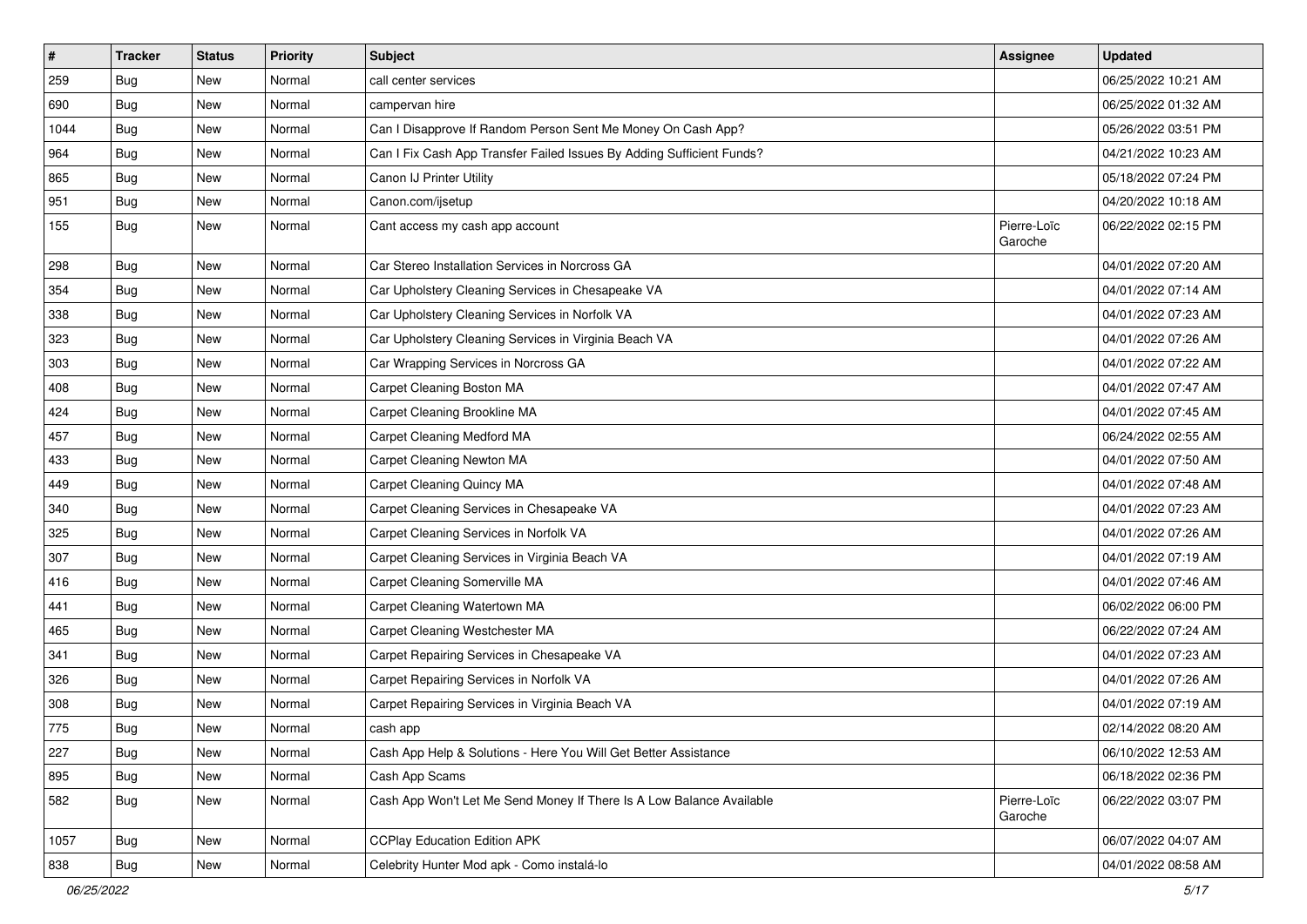| $\vert$ # | <b>Tracker</b> | <b>Status</b> | <b>Priority</b> | <b>Subject</b>                                                 | <b>Assignee</b>        | <b>Updated</b>      |
|-----------|----------------|---------------|-----------------|----------------------------------------------------------------|------------------------|---------------------|
| 507       | <b>Bug</b>     | New           | Normal          | central.bitdefender.com                                        |                        | 06/24/2022 01:37 PM |
| 1102      | Bug            | <b>New</b>    | Normal          | Charlottesville Travel Guide?                                  |                        | 06/24/2022 10:10 AM |
| 530       | Bug            | New           | Normal          | Cheap Assignment Writing Service UK                            | Anonymous              | 06/24/2022 03:21 PM |
| 531       | <b>Bug</b>     | New           | Normal          | Cheap Assignment Writing Service UK                            | Anonymous              | 06/25/2022 02:56 AM |
| 206       | Bug            | <b>New</b>    | Low             | Cheap Electric Bikes                                           |                        | 06/25/2022 01:44 AM |
| 487       | Bug            | New           | Normal          | Cheap Fake Dunks                                               |                        | 06/25/2022 07:24 AM |
| 867       | Bug            | New           | Low             | cheap Yeezys                                                   | Pierre-Loïc<br>Garoche | 04/01/2022 09:12 AM |
| 622       | Bug            | <b>New</b>    | Normal          | CheapestMedsShop   100% Safe Medicines Online in UK & AUS.     |                        | 06/24/2022 07:10 PM |
| 632       | Bug            | <b>New</b>    | Normal          | CheapestMedsShop   100% Safe Medicines Online in UK & AUS.     |                        | 06/23/2022 05:23 AM |
| 615       | Bug            | New           | Normal          | CheapestMedsShop   100% Safe Medicines Online in USA UK & AUS. |                        | 06/24/2022 04:00 AM |
| 769       | <b>Bug</b>     | <b>New</b>    | Normal          | check my cash app                                              |                        | 06/25/2022 04:55 AM |
| 1002      | Bug            | <b>New</b>    | Normal          | <b>Chemistry Assignment Help</b>                               |                        | 06/04/2022 09:58 AM |
| 650       | <b>Bug</b>     | New           | Normal          | <b>Cherries Health Benefits</b>                                |                        | 06/24/2022 08:07 AM |
| 832       | Bug            | <b>New</b>    | Normal          | Choque Royale Mod Apk                                          |                        | 04/01/2022 08:59 AM |
| 553       | Bug            | New           | Normal          | Cinema HD APK - Free Movie Enjoyment App on Android            |                        | 06/23/2022 02:21 AM |
| 1071      | Bug            | <b>New</b>    | Normal          | Cinema HD Review - Cinemahdv2.net                              |                        | 06/21/2022 06:54 PM |
| 201       | Bug            | <b>New</b>    | Normal          | closure wig                                                    |                        | 06/25/2022 02:31 AM |
| 293       | Bug            | New           | Immediate       | <b>CMT Direct Wix</b>                                          | Anonymous              | 04/01/2022 07:21 AM |
| 657       | Bug            | <b>New</b>    | Normal          | Coconut Nutrition Facts And Health Benefits                    |                        | 06/24/2022 01:49 PM |
| 1083      | Bug            | <b>New</b>    | Normal          | coin base review                                               |                        | 06/11/2022 09:13 AM |
| 189       | Bug            | <b>New</b>    | Normal          | <b>College Biology Writing Services</b>                        |                        | 06/24/2022 07:52 PM |
| 827       | Bug            | <b>New</b>    | Normal          | Come To Know The Required Steps To Unlock Cash App Account     |                        | 04/01/2022 08:59 AM |
| 782       | Bug            | New           | Normal          | Comment faire une sonnerie téléphonique                        |                        | 06/24/2022 01:32 PM |
| 413       | <b>Bug</b>     | New           | Normal          | Commercial Floor Cleaning Boston MA                            |                        | 04/01/2022 07:45 AM |
| 430       | Bug            | <b>New</b>    | Normal          | Commercial Floor Cleaning Brookline MA                         |                        | 04/01/2022 07:50 AM |
| 462       | <b>Bug</b>     | New           | Normal          | Commercial Floor Cleaning Medford MA                           |                        | 04/01/2022 07:32 AM |
| 438       | Bug            | New           | Normal          | Commercial Floor Cleaning Newton MA                            |                        | 04/01/2022 07:50 AM |
| 454       | <b>Bug</b>     | New           | Normal          | Commercial Floor Cleaning Quincy MA                            |                        | 06/02/2022 05:59 PM |
| 421       | <b>Bug</b>     | New           | Normal          | Commercial Floor Cleaning Somerville MA                        |                        | 04/01/2022 07:46 AM |
| 446       | <b>Bug</b>     | New           | Normal          | Commercial Floor Cleaning Watertown MA                         |                        | 04/01/2022 07:49 AM |
| 470       | <b>Bug</b>     | New           | Normal          | Commercial Floor Cleaning Westchester MA                       |                        | 06/24/2022 06:00 PM |
| 614       | <b>Bug</b>     | New           | Normal          | Como baixar o MOD APK no celular                               |                        | 06/22/2022 04:46 AM |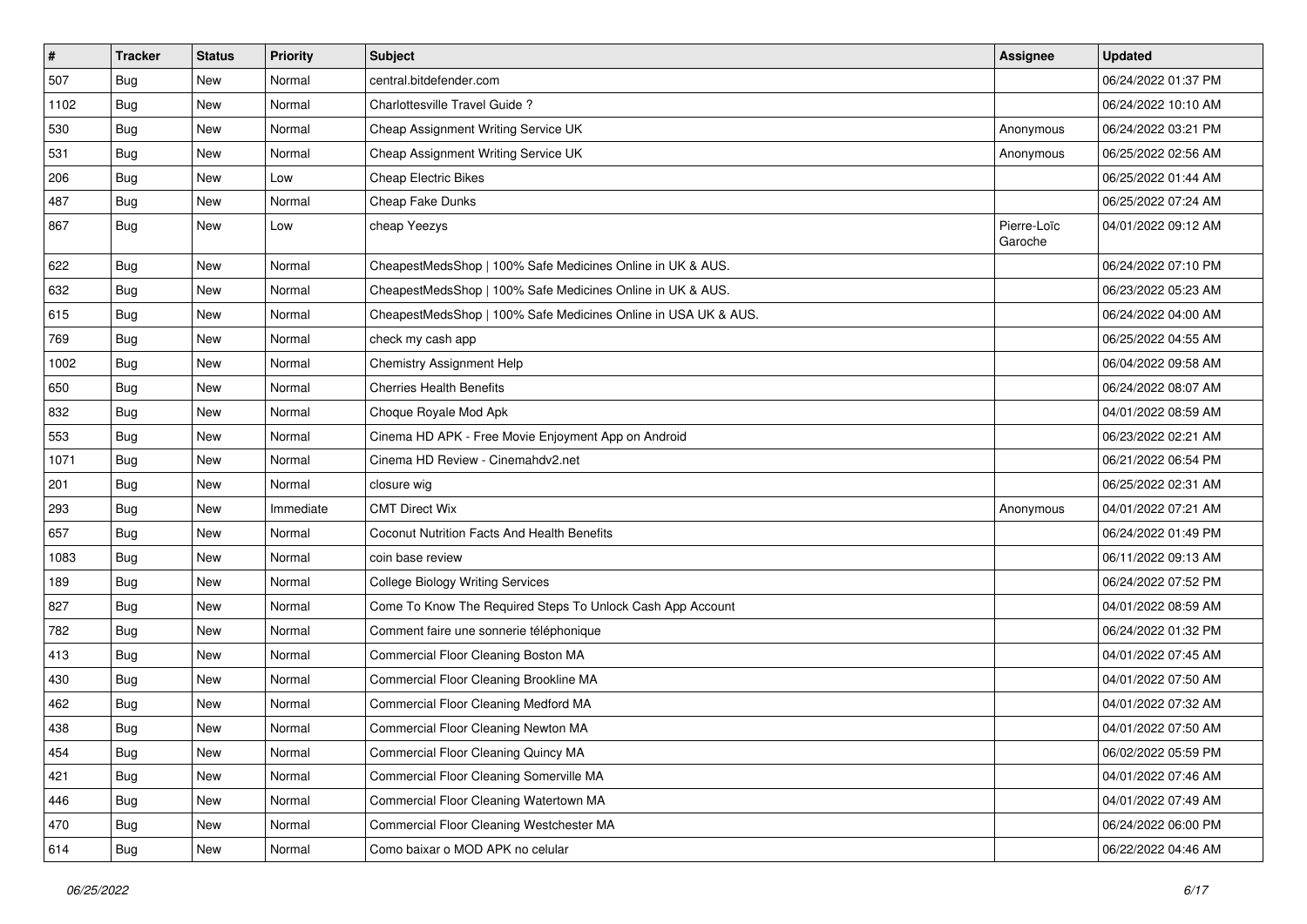| $\vert$ # | <b>Tracker</b> | <b>Status</b> | Priority  | <b>Subject</b>                                                               | <b>Assignee</b>        | <b>Updated</b>      |
|-----------|----------------|---------------|-----------|------------------------------------------------------------------------------|------------------------|---------------------|
| 874       | Bug            | New           | Normal    | Cómo descargar Minecraft Apk                                                 |                        | 06/23/2022 04:39 AM |
| 700       | Bug            | <b>New</b>    | Normal    | Cómo descargar Poppy Playtime                                                |                        | 04/01/2022 09:30 AM |
| 754       | <b>Bug</b>     | New           | Normal    | Cómo descargar tonos gratis de teléfono celular                              |                        | 04/29/2022 05:26 AM |
| 721       | Bug            | <b>New</b>    | Normal    | Cómo instalar un Mod Apk                                                     |                        | 06/24/2022 09:39 PM |
| 1086      | Bug            | <b>New</b>    | Immediate | Composite Engineer                                                           | Pierre-Loïc<br>Garoche | 06/10/2022 09:26 AM |
| 132       | Bug            | New           | Normal    | concrete-everything                                                          |                        | 06/24/2022 02:24 PM |
| 74        | Bug            | New           | Normal    | const is not supported inside contract                                       | Pierre-Loïc<br>Garoche | 06/25/2022 09:36 AM |
| 1124      | Bug            | New           | Normal    | Cookie clicker unblocked                                                     |                        | 06/24/2022 05:14 AM |
| 1122      | Bug            | New           | Normal    | Count the number of words on the Microsoft Word application in the phone     |                        | 06/23/2022 04:19 AM |
| 1041      | Bug            | New           | Normal    | Count words in Word on the computer                                          |                        | 05/27/2022 02:16 PM |
| 133       | <b>Bug</b>     | <b>New</b>    | Normal    | craftlabs                                                                    |                        | 06/25/2022 05:21 AM |
| 750       | Bug            | <b>New</b>    | Normal    | Create a Report Template                                                     |                        | 04/01/2022 09:00 AM |
| 1073      | Bug            | <b>New</b>    | Normal    | Cricut Design Space                                                          |                        | 06/07/2022 09:34 PM |
| 996       | Bug            | New           | Normal    | Cricut.com/setup                                                             |                        | 05/06/2022 05:32 AM |
| 1006      | Bug            | New           | Normal    | Cricut.com/setup                                                             |                        | 05/10/2022 01:22 PM |
| 1012      | Bug            | <b>New</b>    | Normal    | Cricut.com/setup                                                             |                        | 05/11/2022 11:30 AM |
| 1019      | Bug            | New           | Normal    | Cricut.com/setup                                                             |                        | 05/13/2022 11:13 AM |
| 1020      | Bug            | New           | Normal    | Cricut.com/setup                                                             |                        | 05/13/2022 11:14 AM |
| 1021      | Bug            | New           | Normal    | Cricut.com/setup                                                             |                        | 05/26/2022 12:21 AM |
| 1045      | Bug            | <b>New</b>    | Normal    | Cricut.com/setup                                                             |                        | 05/24/2022 10:45 AM |
| 1058      | Bug            | <b>New</b>    | Normal    | Cricut.com/setup                                                             |                        | 05/28/2022 08:28 AM |
| 1061      | Bug            | <b>New</b>    | Normal    | Cricut.com/setup                                                             |                        | 05/28/2022 12:24 PM |
| 1062      | Bug            | <b>New</b>    | Normal    | Cricut.com/setup                                                             |                        | 05/28/2022 12:26 PM |
| 1067      | Bug            | <b>New</b>    | Normal    | Cricut.com/setup                                                             |                        | 05/31/2022 12:19 PM |
| 714       | Bug            | <b>New</b>    | Normal    | Cuevana 3 Premium - Enjoy Your Favorite Movies and TV Shows on Your Smart TV |                        | 06/24/2022 01:19 PM |
| 912       | Bug            | <b>New</b>    | Normal    | <b>Cuphead Mobile Game Review</b>                                            |                        | 06/09/2022 10:14 AM |
| 144       | Bug            | New           | Normal    | curly bob lace front wigs                                                    |                        | 05/25/2022 05:18 AM |
| 169       | Bug            | New           | Normal    | CV Maker - UAE CV Writing Agency                                             |                        | 06/25/2022 07:54 AM |
| 628       | Bug            | New           | Normal    | CV reviewing services!                                                       |                        | 06/24/2022 01:53 PM |
| 986       | <b>Bug</b>     | New           | Normal    | dbhdsvbhdf                                                                   | Christophe<br>Garion   | 05/01/2022 09:10 AM |
| 1076      | Bug            | New           | Normal    | DedicatedHosting4u                                                           |                        | 06/11/2022 09:15 AM |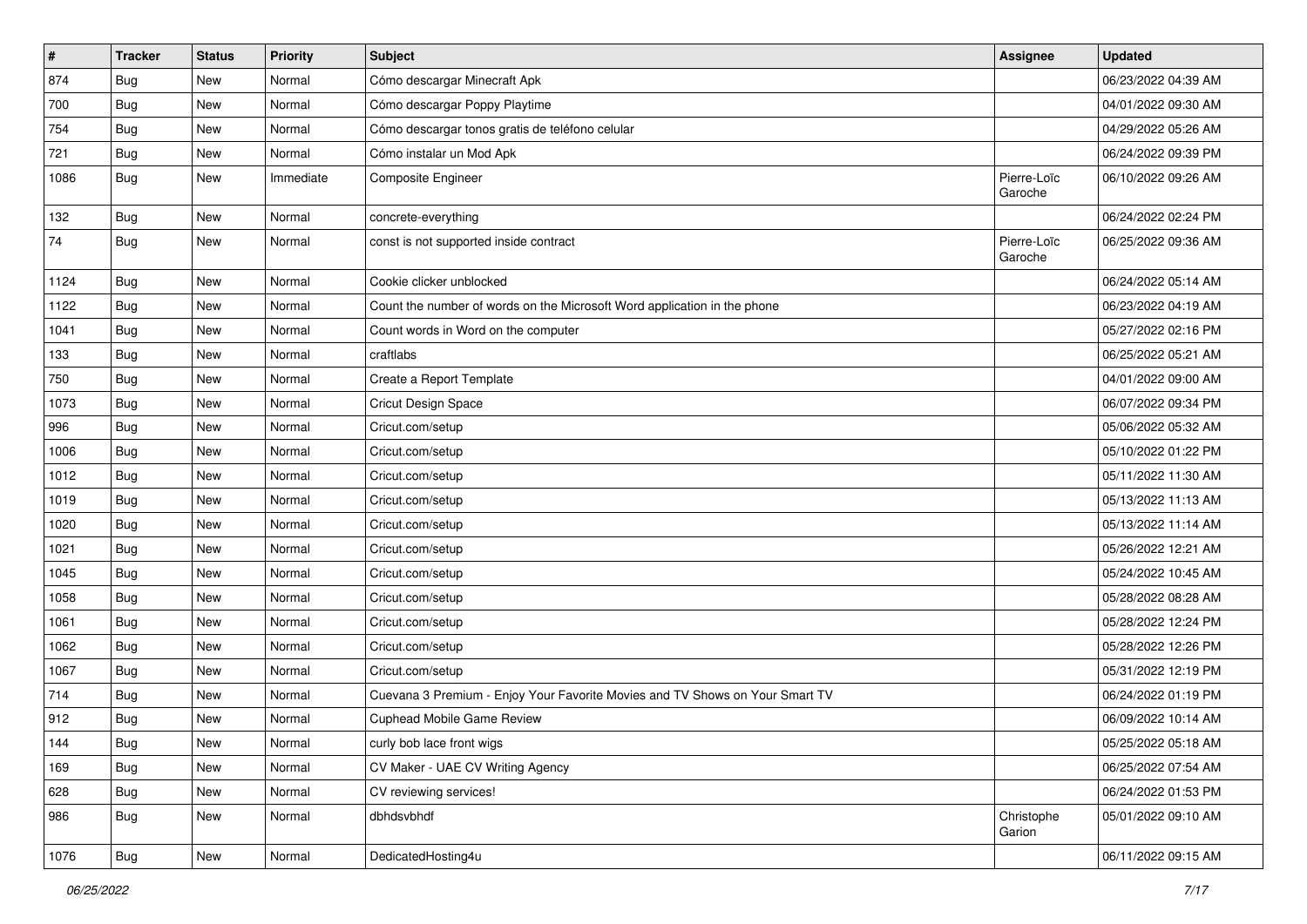| $\sharp$ | <b>Tracker</b> | <b>Status</b> | <b>Priority</b> | <b>Subject</b>                                                          | <b>Assignee</b>        | <b>Updated</b>      |
|----------|----------------|---------------|-----------------|-------------------------------------------------------------------------|------------------------|---------------------|
| 592      | <b>Bug</b>     | New           | Normal          | Deezer Premium APK - Baixe músicas de qualquer lugar do mundo de graça  |                        | 06/24/2022 12:00 PM |
| 978      | Bug            | New           | Normal          | Delamore Lodge is a place to stay.                                      |                        | 04/27/2022 11:41 AM |
| 1051     | Bug            | New           | Normal          | Dental Supplies USA                                                     |                        | 06/11/2022 09:20 PM |
| 161      | <b>Bug</b>     | New           | Normal          | dfdrtyuio                                                               |                        | 06/24/2022 08:54 AM |
| 128      | Bug            | New           | Normal          | dfgbd                                                                   |                        | 06/24/2022 11:28 PM |
| 164      | Bug            | New           | Normal          | dfgbd                                                                   |                        | 06/25/2022 06:49 AM |
| 165      | Bug            | New           | Normal          | dfgbd                                                                   |                        | 04/01/2022 07:57 AM |
| 166      | Bug            | New           | Normal          | dfgbd                                                                   |                        | 04/01/2022 07:57 AM |
| 150      | <b>Bug</b>     | New           | Normal          | dfgh                                                                    |                        | 06/24/2022 06:46 PM |
| 158      | Bug            | New           | Normal          | dfghj zcvgh                                                             |                        | 06/25/2022 10:17 AM |
| 149      | Bug            | New           | Normal          | dftgy                                                                   |                        | 06/25/2022 07:33 AM |
| 724      | Bug            | New           | Normal          | Dial Chime Customer support number for a quick response                 |                        | 06/24/2022 01:30 PM |
| 684      | Bug            | <b>New</b>    | Normal          | Difference between paper map and online map                             |                        | 06/25/2022 06:57 AM |
| 717      | <b>Bug</b>     | New           | Normal          | Disney Plus Apk - Watch Movies and TV Shows on Your Device              |                        | 06/24/2022 12:00 PM |
| 315      | Bug            | New           | Normal          | Dissertation help UK                                                    |                        | 06/25/2022 02:51 AM |
| 1074     | Bug            | New           | Normal          | Dissertation writing help at economical rates!                          | Christophe<br>Garion   | 06/06/2022 04:48 PM |
| 539      | Bug            | New           | Normal          | Do you want to know how to activate cash card through phone number?     |                        | 04/01/2022 09:25 AM |
| 516      | Bug            | New           | Normal          | Does Cash App Help To Get Cash App Refund Without Any Interruption?     |                        | 06/24/2022 01:56 PM |
| 833      | Bug            | New           | Normal          | Does Direct Deposit Hit Chime- seek Chime Customer Service              |                        | 04/01/2022 08:59 AM |
| 676      | Bug            | <b>New</b>    | Normal          | Does Facebook customer service live chat allow to speak with someone?   |                        | 04/01/2022 09:39 AM |
| 682      | Bug            | New           | Normal          | Does Facebook customer service live chat allow to speak with someone?   |                        | 06/24/2022 06:54 AM |
| 822      | Bug            | New           | Normal          | Dowload Your Boyfriend Game                                             |                        | 06/23/2022 01:10 PM |
| 876      | Bug            | New           | Normal          | Download Full-Size Profile Pictures of Your Favorite Users With InstaDP |                        | 04/01/2022 09:12 AM |
| 1034     | <b>Bug</b>     | New           | Normal          | Download Teaching Feeling For Android                                   |                        | 05/20/2022 09:25 AM |
| 734      | Bug            | New           | Normal          | DR. STRANGE: Multiverse of Scheduling Madness!                          |                        | 04/01/2022 09:33 AM |
| 795      | <b>Bug</b>     | New           | Normal          | Drift Boss - Exciting Race                                              |                        | 04/01/2022 08:57 AM |
| 1003     | <b>Bug</b>     | New           | Normal          | Drift F1 is a drifting car game inspired by F1's tracks.                | Pierre-Loïc<br>Garoche | 05/10/2022 10:52 AM |
| 727      | Bug            | New           | Normal          | Drive for speed simulator mod apk                                       | Pierre-Loïc<br>Garoche | 04/23/2022 11:17 PM |
| 581      | Bug            | New           | Normal          | E-Learning Course Help                                                  |                        | 06/24/2022 05:18 PM |
| 910      | <b>Bug</b>     | New           | Normal          | Each content looks unisize or not formated                              |                        | 04/06/2022 11:21 AM |
| 347      | Bug            | New           | Normal          | Eco/Green Cleaning Services in Chesapeake VA                            |                        | 06/25/2022 07:04 AM |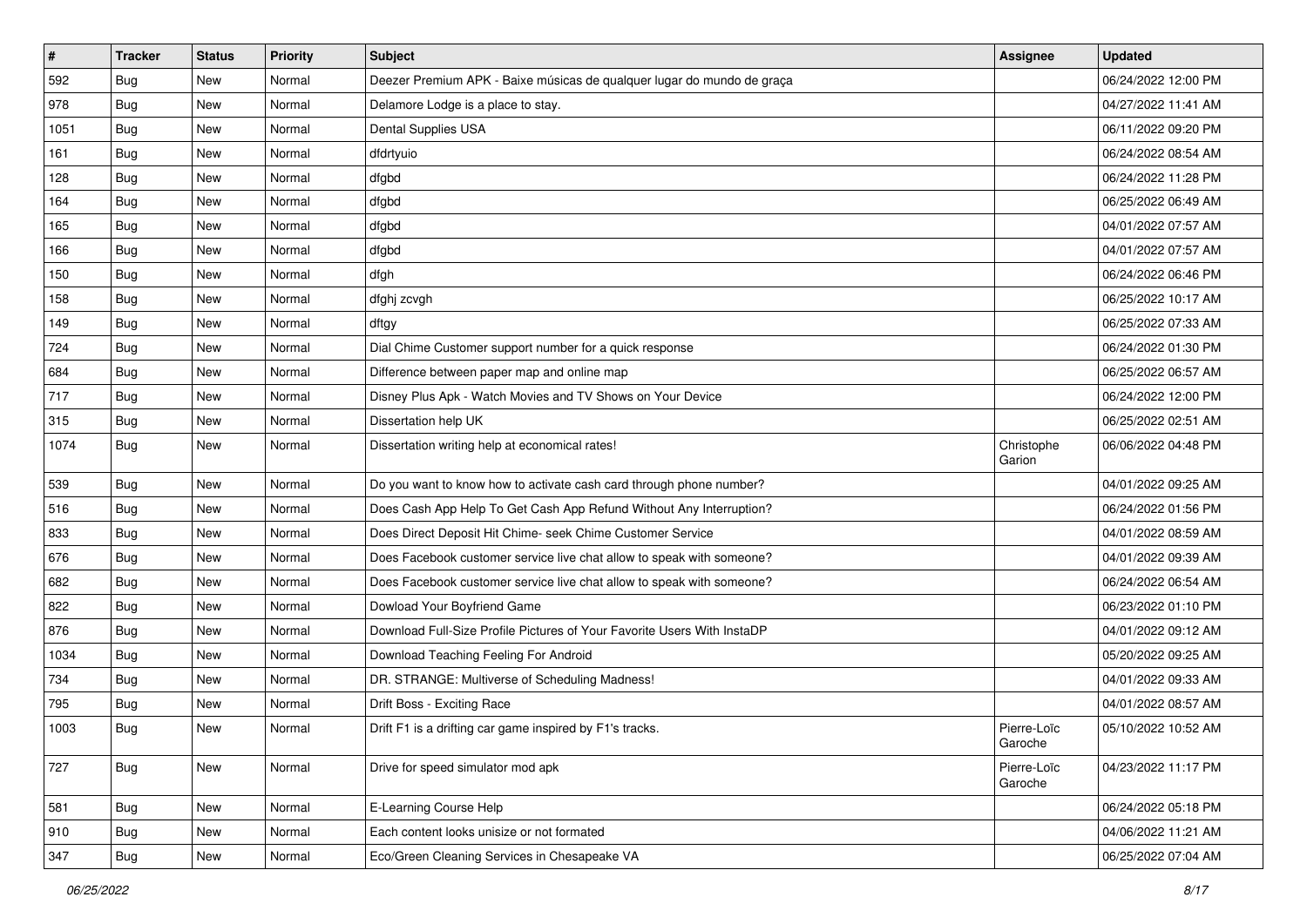| $\vert$ # | <b>Tracker</b> | <b>Status</b> | <b>Priority</b> | Subject                                                                                                                                                                                                                                                               | <b>Assignee</b>        | <b>Updated</b>      |
|-----------|----------------|---------------|-----------------|-----------------------------------------------------------------------------------------------------------------------------------------------------------------------------------------------------------------------------------------------------------------------|------------------------|---------------------|
| 332       | Bug            | New           | Normal          | Eco/Green Cleaning Services in Norfolk VA                                                                                                                                                                                                                             |                        | 04/01/2022 07:25 AM |
| 317       | Bug            | <b>New</b>    | Normal          | Eco/Green Cleaning Services in Virginia Beach VA                                                                                                                                                                                                                      |                        | 06/25/2022 06:50 AM |
| 949       | <b>Bug</b>     | New           | Normal          | <b>Educational Games</b>                                                                                                                                                                                                                                              |                        | 06/15/2022 09:11 PM |
| 708       | Bug            | New           | Normal          | Efficient ways to proceed with the cash app dispute process?                                                                                                                                                                                                          |                        | 06/24/2022 07:20 AM |
| 655       | Bug            | <b>New</b>    | Normal          | <b>Eggplant Health Benefits</b>                                                                                                                                                                                                                                       |                        | 06/24/2022 05:17 AM |
| 593       | Bug            | New           | Normal          | Eiffel Spark Ultimate C2 SN series is a fully synthetic range of advanced performance engine oils blended in high<br>performance fully synthetic (PAO - polyalphaolefin) basestocks fortified with advanced technology additive<br>system, specifically formulated to |                        | 06/25/2022 09:51 AM |
| 1092      | Bug            | <b>New</b>    | Normal          | Ellison Estate Vineyard                                                                                                                                                                                                                                               |                        | 06/20/2022 12:03 PM |
| 350       | Bug            | <b>New</b>    | Normal          | Emergency Cleaning Services in Chesapeake VA                                                                                                                                                                                                                          |                        | 04/01/2022 07:14 AM |
| 351       | Bug            | New           | Normal          | Emergency Cleaning Services in Chesapeake VA                                                                                                                                                                                                                          |                        | 04/01/2022 07:14 AM |
| 335       | Bug            | New           | Normal          | Emergency Cleaning Services in Norfolk VA                                                                                                                                                                                                                             |                        | 04/01/2022 07:24 AM |
| 320       | Bug            | New           | Normal          | Emergency Cleaning Services in Virginia Beach VA                                                                                                                                                                                                                      |                        | 04/01/2022 07:27 AM |
| 561       | <b>Bug</b>     | New           | Normal          | Enjoy the Full YouTube Premium Experience With YouTube Premium Membership                                                                                                                                                                                             |                        | 06/24/2022 11:10 AM |
| 1117      | Bug            | New           | Normal          | Equal Words - Word search game for PC and Windows Phone                                                                                                                                                                                                               |                        | 06/21/2022 05:38 AM |
| 692       | Bug            | New           | Normal          | Esports 888b                                                                                                                                                                                                                                                          |                        | 06/12/2022 10:04 AM |
| 75        | Bug            | <b>New</b>    | Normal          | exception File "checks/algebraicLoop.ml", line 368, characters 16-22: Assertion failed                                                                                                                                                                                |                        | 06/24/2022 06:55 PM |
| 573       | Bug            | New           | Normal          | Experimente lo mejor en la aplicación Apk de juegos gratis                                                                                                                                                                                                            |                        | 06/24/2022 02:32 PM |
| 92        | <b>Bug</b>     | New           | High            | expression should have been normalized in EMF backend                                                                                                                                                                                                                 | Pierre-Loïc<br>Garoche | 06/25/2022 01:51 AM |
| 135       | Bug            | <b>New</b>    | Normal          | factspress                                                                                                                                                                                                                                                            |                        | 04/01/2022 07:52 AM |
| 258       | Bug            | New           | Normal          | Fake Nike Dunk High AMBUSH Deep Royal                                                                                                                                                                                                                                 |                        | 06/25/2022 08:19 AM |
| 497       | <b>Bug</b>     | New           | Normal          | Fake Nike Dunk Low Off-White Lot 50                                                                                                                                                                                                                                   |                        | 06/25/2022 09:40 AM |
| 256       | Bug            | New           | Normal          | <b>Fake Travis Scott Shoes</b>                                                                                                                                                                                                                                        |                        | 04/01/2022 08:12 AM |
| 977       | <b>Bug</b>     | New           | Normal          | Fans of the Old Country will like this book.                                                                                                                                                                                                                          |                        | 04/27/2022 11:14 AM |
| 268       | Bug            | New           | Normal          | Fashionj                                                                                                                                                                                                                                                              |                        | 04/01/2022 08:20 AM |
| 154       | Bug            | New           | Normal          | fdgyyrut gyrtrw                                                                                                                                                                                                                                                       |                        | 06/21/2022 07:35 AM |
| 915       | Bug            | New           | Normal          | Finance dissertation writing                                                                                                                                                                                                                                          |                        | 04/07/2022 09:22 AM |
| 1091      | Bug            | New           | Normal          | Find family fun indoors and outdoors in the Jungfrau Region                                                                                                                                                                                                           |                        | 06/14/2022 09:33 AM |
| 985       | Bug            | New           | Normal          | Find out the vitality of Facebook Phone Number:                                                                                                                                                                                                                       |                        | 05/06/2022 06:34 AM |
| 316       | Bug            | New           | Normal          | Finden Sie den besten Klingelton für Ihr Telefon                                                                                                                                                                                                                      |                        | 06/24/2022 10:28 PM |
| 983       | <b>Bug</b>     | New           | Normal          | Finding issue in tekken 3 game?                                                                                                                                                                                                                                       |                        | 05/28/2022 02:34 PM |
| 982       | Bug            | New           | Normal          | Five sites that let you download free scenarios for your iPhone                                                                                                                                                                                                       |                        | 05/07/2022 09:34 PM |
| 213       | <b>Bug</b>     | New           | Normal          | fix HP Notebook Missing Operating System Error Message                                                                                                                                                                                                                |                        | 04/01/2022 08:53 AM |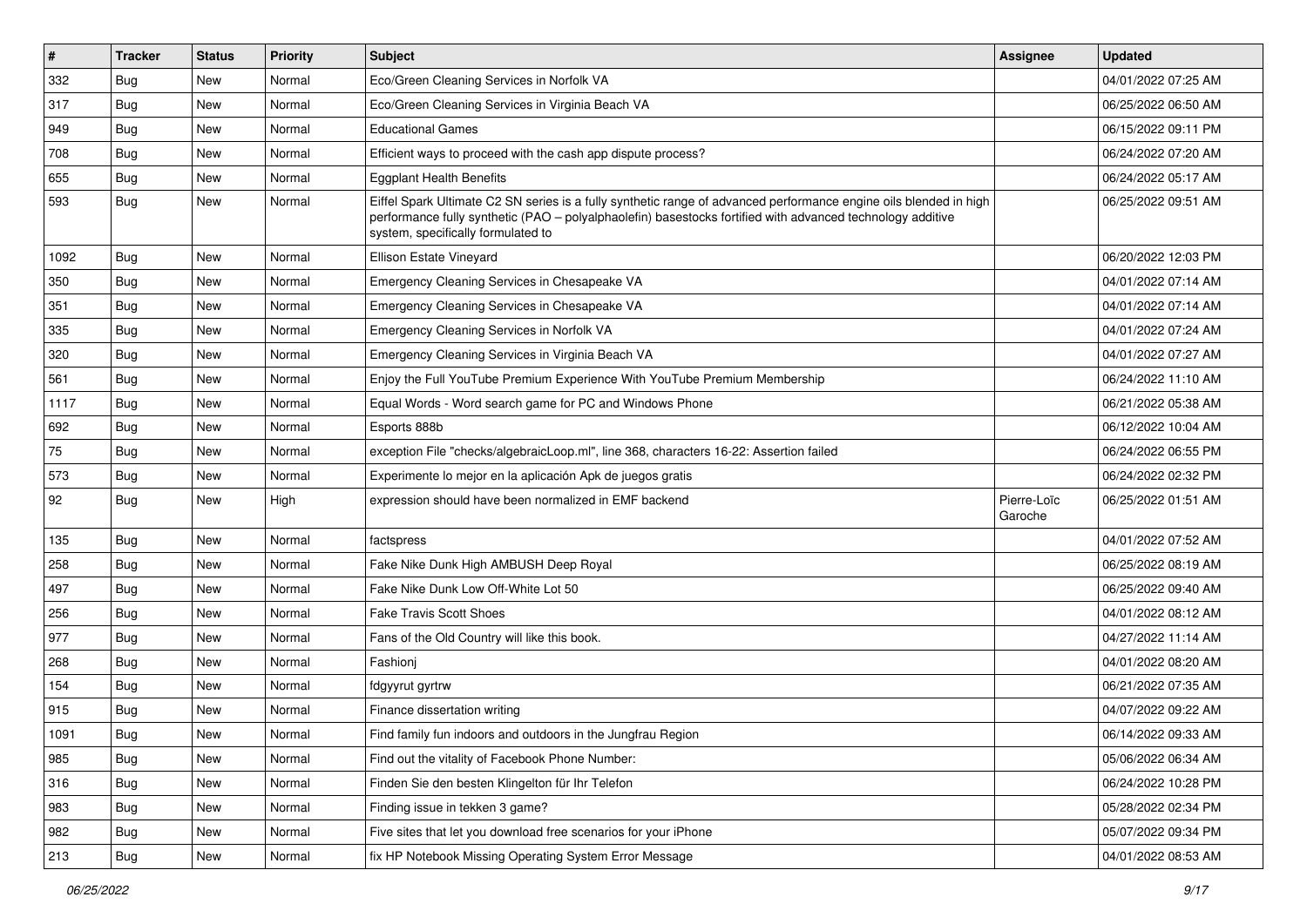| $\vert$ # | <b>Tracker</b> | <b>Status</b> | Priority | <b>Subject</b>                                               | <b>Assignee</b> | <b>Updated</b>      |
|-----------|----------------|---------------|----------|--------------------------------------------------------------|-----------------|---------------------|
| 475       | <b>Bug</b>     | New           | Normal   | Floor Cleaning Arlington MA                                  |                 | 06/24/2022 02:37 PM |
| 411       | Bug            | New           | Normal   | Floor Cleaning Boston MA                                     |                 | 04/01/2022 07:47 AM |
| 427       | <b>Bug</b>     | New           | Normal   | Floor Cleaning Brookline MA                                  |                 | 04/01/2022 07:46 AM |
| 460       | <b>Bug</b>     | New           | Normal   | Floor Cleaning Medford MA                                    |                 | 06/23/2022 08:39 AM |
| 436       | Bug            | New           | Normal   | Floor Cleaning Newton MA                                     |                 | 04/01/2022 07:50 AM |
| 452       | <b>Bug</b>     | New           | Normal   | Floor Cleaning Quincy MA                                     |                 | 04/01/2022 07:48 AM |
| 419       | <b>Bug</b>     | New           | Normal   | Floor Cleaning Somerville MA                                 |                 | 04/01/2022 07:46 AM |
| 444       | <b>Bug</b>     | New           | Normal   | Floor Cleaning Watertown MA                                  |                 | 04/01/2022 07:49 AM |
| 468       | <b>Bug</b>     | New           | Normal   | Floor Cleaning Westchester MA                                |                 | 04/01/2022 07:31 AM |
| 473       | Bug            | New           | Normal   | Floor Stripping Arlington MA                                 |                 | 06/24/2022 06:14 PM |
| 409       | Bug            | New           | Normal   | Floor Stripping Boston MA                                    |                 | 04/01/2022 07:47 AM |
| 425       | Bug            | New           | Normal   | Floor Stripping Brookline MA                                 |                 | 04/01/2022 07:45 AM |
| 458       | <b>Bug</b>     | New           | Normal   | Floor Stripping Medford MA                                   |                 | 04/01/2022 07:32 AM |
| 434       | <b>Bug</b>     | New           | Normal   | Floor Stripping Newton MA                                    |                 | 04/01/2022 07:50 AM |
| 450       | <b>Bug</b>     | New           | Normal   | Floor Stripping Quincy MA                                    |                 | 06/24/2022 03:27 AM |
| 417       | <b>Bug</b>     | New           | Normal   | Floor Stripping Somerville MA                                |                 | 04/01/2022 07:46 AM |
| 442       | <b>Bug</b>     | New           | Normal   | Floor Stripping Watertown MA                                 |                 | 04/01/2022 07:49 AM |
| 466       | Bug            | New           | Normal   | Floor Stripping Westchester MA                               |                 | 06/24/2022 05:26 PM |
| 474       | Bug            | New           | Normal   | Floor Waxing Arlington MA                                    |                 | 06/25/2022 09:26 AM |
| 410       | <b>Bug</b>     | New           | Normal   | Floor Waxing Boston MA                                       |                 | 04/01/2022 07:47 AM |
| 426       | <b>Bug</b>     | New           | Normal   | Floor Waxing Brookline MA                                    |                 | 04/01/2022 07:49 AM |
| 459       | <b>Bug</b>     | New           | Normal   | Floor Waxing Medford MA                                      |                 | 04/01/2022 07:32 AM |
| 435       | Bug            | <b>New</b>    | Normal   | Floor Waxing Newton MA                                       |                 | 04/01/2022 07:50 AM |
| 451       | <b>Bug</b>     | New           | Normal   | Floor Waxing Quincy MA                                       |                 | 04/01/2022 07:48 AM |
| 418       | Bug            | New           | Normal   | Floor Waxing Somerville MA                                   |                 | 04/01/2022 07:46 AM |
| 443       | <b>Bug</b>     | <b>New</b>    | Normal   | Floor Waxing Watertown MA                                    |                 | 04/01/2022 07:51 AM |
| 467       | <b>Bug</b>     | New           | Normal   | Floor Waxing Westchester MA                                  |                 | 04/01/2022 07:31 AM |
| 253       | i Bug          | New           | Normal   | Florence Lawrence                                            |                 | 06/18/2022 01:09 PM |
| 232       | Bug            | New           | Normal   | FM whatsapp messaging app.                                   |                 | 05/02/2022 06:03 AM |
| 956       | Bug            | New           | Normal   | FNF Free Mods Online                                         |                 | 04/18/2022 10:57 AM |
| 774       | Bug            | New           | Normal   | Follow proper initiatives                                    |                 | 06/24/2022 09:27 AM |
| 765       | <b>Bug</b>     | New           | Normal   | Follow proper initiatives to check my cash app               |                 | 06/25/2022 10:08 AM |
| 590       | <b>Bug</b>     | New           | Normal   | Follow proper initiatives to check my cash app card balance: |                 | 06/23/2022 11:47 PM |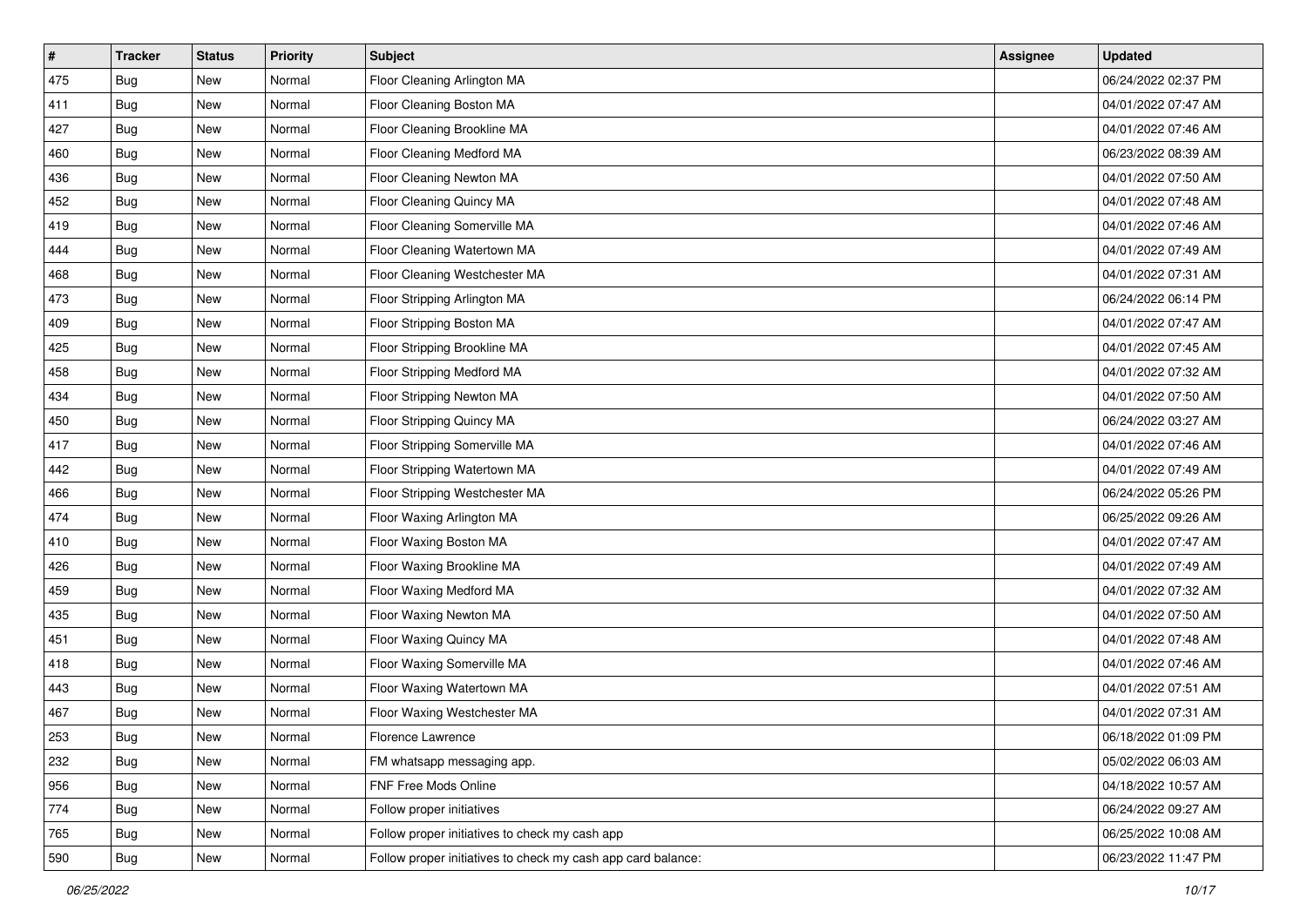| $\vert$ # | <b>Tracker</b> | <b>Status</b> | <b>Priority</b> | <b>Subject</b>                                                                   | <b>Assignee</b> | <b>Updated</b>      |
|-----------|----------------|---------------|-----------------|----------------------------------------------------------------------------------|-----------------|---------------------|
| 577       | <b>Bug</b>     | New           | Normal          | Follow these easy steps to make Admiral Casino Login                             |                 | 06/24/2022 05:34 PM |
| 703       | Bug            | New           | Normal          | For real-time help, dial Facebook customer service number                        |                 | 06/23/2022 09:24 PM |
| 157       | <b>Bug</b>     | New           | Normal          | Forget cash app pin                                                              |                 | 06/25/2022 09:29 AM |
| 515       | Bug            | <b>New</b>    | Normal          | Fragment Nike Dunk High Tokyo Fake                                               |                 | 06/25/2022 03:13 AM |
| 979       | Bug            | <b>New</b>    | Normal          | Free Gas Cards for the Unemployed                                                |                 | 04/28/2022 06:18 AM |
| 980       | <b>Bug</b>     | New           | Normal          | Free Gas Cards for the Unemployed                                                |                 | 04/28/2022 06:25 AM |
| 219       | Bug            | New           | Normal          | Free Ringtones for Cell Phones.                                                  |                 | 06/24/2022 10:17 PM |
| 781       | Bug            | New           | Normal          | Free Whatsapp Group to Join                                                      |                 | 06/25/2022 01:25 AM |
| 923       | <b>Bug</b>     | New           | Normal          | frenchies for sale                                                               |                 | 04/11/2022 02:35 PM |
| 957       | Bug            | <b>New</b>    | Normal          | From Where I Can Get Cheap Writing Services?                                     |                 | 04/20/2022 05:06 AM |
| 789       | Bug            | New           | Normal          | Full version                                                                     |                 | 06/25/2022 03:28 AM |
| 393       | <b>Bug</b>     | New           | Normal          | Furniture Assembly Services in Annapolis MD                                      |                 | 04/01/2022 07:16 AM |
| 369       | Bug            | <b>New</b>    | Normal          | Furniture Assembly Services in Arlington County VA                               |                 | 04/01/2022 07:12 AM |
| 357       | Bug            | New           | Normal          | Furniture Assembly Services in Baltimore MD                                      |                 | 04/01/2022 07:12 AM |
| 375       | Bug            | <b>New</b>    | Normal          | Furniture Assembly Services in Fairfax VA                                        |                 | 04/01/2022 07:18 AM |
| 405       | <b>Bug</b>     | New           | Normal          | Furniture Assembly Services in Gaithersburg MD                                   |                 | 04/01/2022 07:47 AM |
| 381       | Bug            | <b>New</b>    | Normal          | Furniture Assembly Services in McLean VA                                         |                 | 04/01/2022 07:17 AM |
| 399       | Bug            | <b>New</b>    | Normal          | Furniture Assembly Services in Potomac MD                                        |                 | 04/01/2022 07:15 AM |
| 387       | <b>Bug</b>     | New           | Normal          | Furniture Assembly Services in Sterling VA                                       |                 | 04/01/2022 07:18 AM |
| 363       | Bug            | <b>New</b>    | Normal          | Furniture Assembly Services in Washington DC                                     |                 | 04/01/2022 07:13 AM |
| 849       | Bug            | New           | Normal          | FutEmax App Apk - Watch Soccer, Fantasy Football, And More On Your Mobile Device |                 | 04/01/2022 09:04 AM |
| 1053      | Bug            | <b>New</b>    | Normal          | Game Geometry Dash                                                               |                 | 05/26/2022 11:30 AM |
| 1118      | Bug            | <b>New</b>    | Normal          | Gameplay Minecraft                                                               |                 | 06/21/2022 06:33 AM |
| 412       | Bug            | New           | Normal          | Germs Removal Boston MA                                                          |                 | 04/01/2022 07:47 AM |
| 428       | <b>Bug</b>     | New           | Normal          | Germs Removal Brookline MA                                                       |                 | 04/01/2022 07:47 AM |
| 429       | <b>Bug</b>     | <b>New</b>    | Normal          | Germs Removal Brookline MA                                                       |                 | 04/01/2022 07:51 AM |
| 461       | Bug            | New           | Normal          | Germs Removal Medford MA                                                         |                 | 06/24/2022 05:59 PM |
| 437       | <b>Bug</b>     | New           | Normal          | Germs Removal Newton MA                                                          |                 | 04/01/2022 07:50 AM |
| 453       | Bug            | New           | Normal          | Germs Removal Quincy MA                                                          |                 | 04/01/2022 07:48 AM |
| 420       | Bug            | New           | Normal          | Germs Removal Somerville MA                                                      |                 | 04/01/2022 07:46 AM |
| 445       | Bug            | New           | Normal          | Germs Removal Watertown MA                                                       |                 | 04/01/2022 07:49 AM |
| 469       | Bug            | New           | Normal          | Germs Removal Westchester MA                                                     |                 | 06/23/2022 06:11 AM |
| 641       | <b>Bug</b>     | New           | Normal          | Get Best Economics Dissertation Writing Service                                  |                 | 06/25/2022 10:04 AM |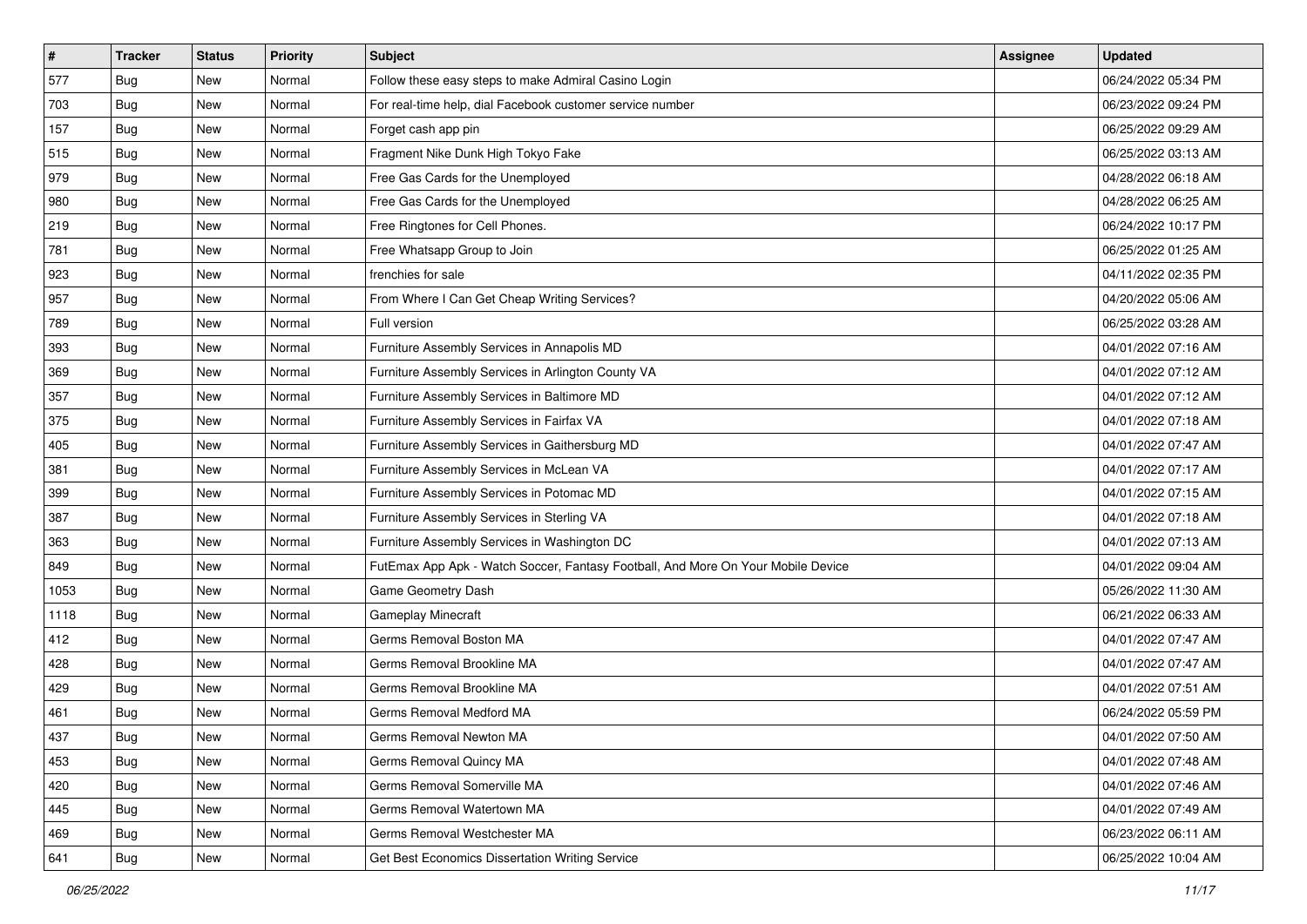| $\vert$ # | <b>Tracker</b> | <b>Status</b> | <b>Priority</b> | <b>Subject</b>                                                                                                                                                                                                                                    | <b>Assignee</b>        | <b>Updated</b>      |
|-----------|----------------|---------------|-----------------|---------------------------------------------------------------------------------------------------------------------------------------------------------------------------------------------------------------------------------------------------|------------------------|---------------------|
| 489       | <b>Bug</b>     | New           | Normal          | Get cash app refund instantly if sent to the wrong person                                                                                                                                                                                         |                        | 06/25/2022 12:09 AM |
| 959       | Bug            | <b>New</b>    | Normal          | Get connected with cash app team-How to get money off cash app at walmart without card                                                                                                                                                            |                        | 04/20/2022 08:18 AM |
| 732       | Bug            | New           | Normal          | Get rectifications steps about why cash app transfer failed                                                                                                                                                                                       |                        | 04/01/2022 09:33 AM |
| 547       | Bug            | New           | Normal          | Get rid of the issue of cash app down by calling experts.                                                                                                                                                                                         |                        | 06/24/2022 05:42 PM |
| 668       | Bug            | <b>New</b>    | Normal          | Get to know Cash App Refund Process here                                                                                                                                                                                                          |                        | 06/24/2022 04:19 AM |
| 535       | <b>Bug</b>     | New           | Normal          | Getting Tangled Problems When You Try To Apply For Cash App Delete Account                                                                                                                                                                        | Christophe<br>Garion   | 04/15/2022 12:47 PM |
| 162       | Bug            | New           | Normal          | gfyuik9                                                                                                                                                                                                                                           | Hamza<br>Bourbouh      | 04/01/2022 08:01 AM |
| 120       | Bug            | <b>New</b>    | Normal          | ghfjtkx                                                                                                                                                                                                                                           | Pierre-Loïc<br>Garoche | 06/25/2022 05:56 AM |
| 965       | Bug            | <b>New</b>    | Normal          | Go with cash app customer service to know where I can load my cash app card                                                                                                                                                                       |                        | 04/22/2022 01:07 PM |
| 118       | Bug            | <b>New</b>    | Normal          | golf                                                                                                                                                                                                                                              | Anonymous              | 06/24/2022 04:30 PM |
| 892       | <b>Bug</b>     | <b>New</b>    | Normal          | Good game                                                                                                                                                                                                                                         |                        | 04/01/2022 09:15 AM |
| 834       | Bug            | <b>New</b>    | Normal          | Grasp the secret to relieve stress and fatigue                                                                                                                                                                                                    |                        | 04/01/2022 08:57 AM |
| 818       | Bug            | <b>New</b>    | Normal          | Have you ever played a basketball game?                                                                                                                                                                                                           | Corentin<br>Lauverjat  | 04/01/2022 08:55 AM |
| 285       | Bug            | <b>New</b>    | Normal          | Have you ever written an essay?                                                                                                                                                                                                                   |                        | 06/24/2022 09:38 AM |
| 137       | Bug            | New           | Normal          | hcbets                                                                                                                                                                                                                                            |                        | 04/01/2022 07:52 AM |
| 492       | <b>Bug</b>     | New           | Normal          | HD Streamz MOD APK v3.5.5 (Keine Werbung)                                                                                                                                                                                                         |                        | 06/24/2022 01:56 PM |
| 295       | Bug            | <b>New</b>    | Normal          | Headliner Repair Services in Jonesboro GA                                                                                                                                                                                                         |                        | 04/01/2022 07:21 AM |
| 305       | <b>Bug</b>     | New           | Normal          | Headliner Repair Services in Norcross GA                                                                                                                                                                                                          |                        | 04/01/2022 07:19 AM |
| 1088      | Bug            | New           | Normal          | Health And Fitness Tips 2022                                                                                                                                                                                                                      | Pierre-Loïc<br>Garoche | 06/20/2022 06:42 AM |
| 181       | Bug            | New           | Normal          | Healthcare Custom Writing Services                                                                                                                                                                                                                |                        | 06/24/2022 09:38 PM |
| 182       | Bug            | <b>New</b>    | Normal          | <b>Healthcare Custom Writing Services</b>                                                                                                                                                                                                         |                        | 06/25/2022 12:31 AM |
| 627       | Bug            | New           | Normal          | <b>HELO</b>                                                                                                                                                                                                                                       |                        | 06/25/2022 01:05 AM |
| 544       | Bug            | New           | Normal          | Hey! I had a very cool idea to order our general picture on canvas for my family as a gift. But couldn't find a good<br>one. Once my friend advised me this article in which I found what I was looking for and gave a cool gift to my<br>family. |                        | 06/15/2022 08:13 PM |
| 187       | <b>Bug</b>     | New           | Normal          | High Quality Replic 350 V2 Carbon                                                                                                                                                                                                                 |                        | 04/01/2022 08:40 AM |
| 508       | Bug            | New           | Normal          | hire a professional dissertation help                                                                                                                                                                                                             |                        | 06/24/2022 07:21 PM |
| 195       | Bug            | New           | Normal          | homoeobazaar                                                                                                                                                                                                                                      |                        | 04/01/2022 08:23 AM |
| 196       | Bug            | New           | Normal          | Homoeobazaar For Homeopathy Medicines                                                                                                                                                                                                             |                        | 06/24/2022 03:58 AM |
| 671       | <b>Bug</b>     | New           | Normal          | Hot games                                                                                                                                                                                                                                         | Pierre-Loïc<br>Garoche | 06/20/2022 03:40 PM |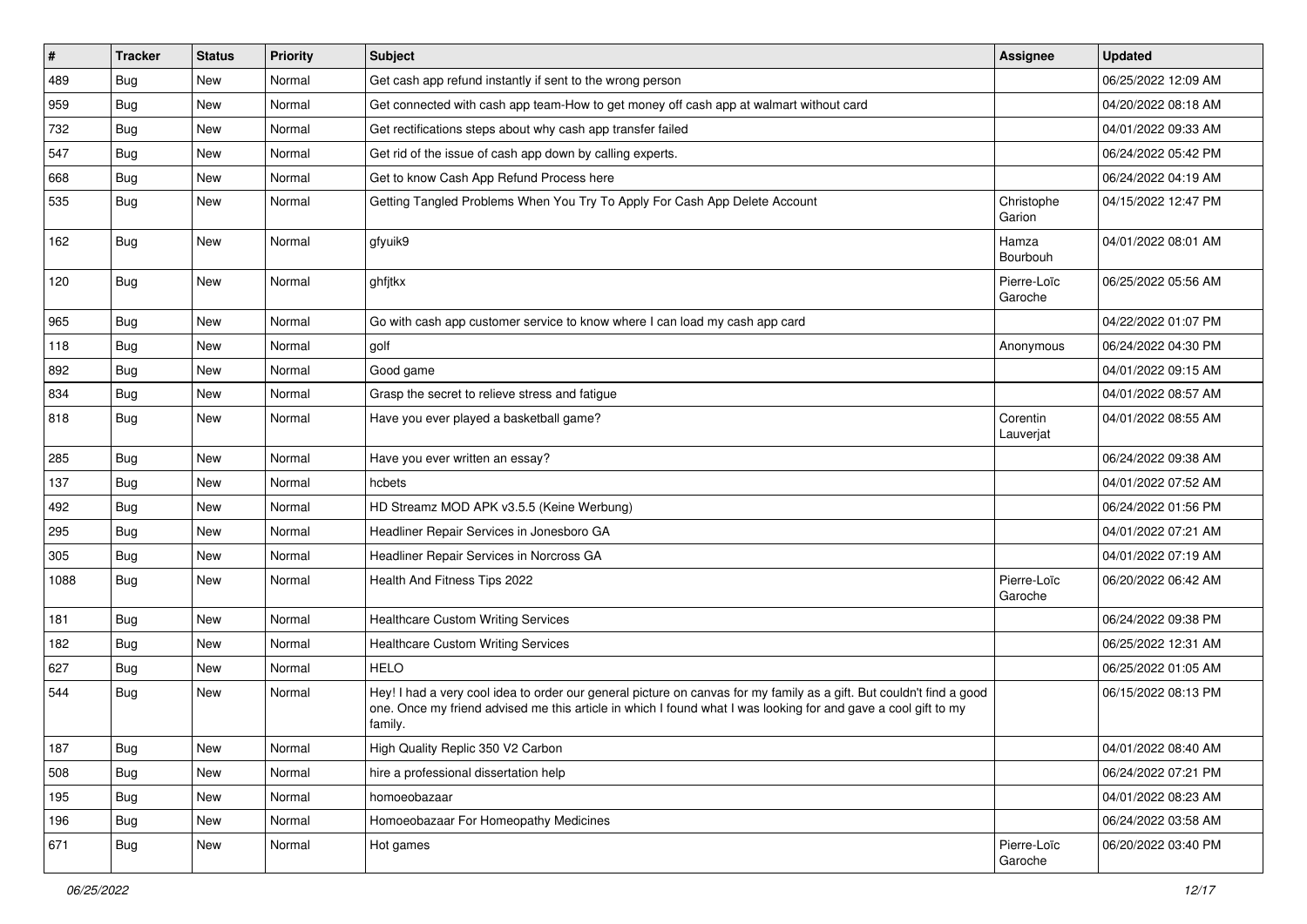| $\sharp$ | <b>Tracker</b> | <b>Status</b> | <b>Priority</b> | <b>Subject</b>                                                                   | <b>Assignee</b>        | <b>Updated</b>      |
|----------|----------------|---------------|-----------------|----------------------------------------------------------------------------------|------------------------|---------------------|
| 274      | <b>Bug</b>     | New           | Normal          | How AI is transforming coupon marketing campaigns?                               | Anonymous              | 04/01/2022 08:19 AM |
| 589      | Bug            | New           | Normal          | How can I get the cash app phone number of customer support?                     |                        | 06/24/2022 08:57 PM |
| 629      | Bug            | New           | Normal          | How Can I Load Cash App Card at Walmart straight away?                           |                        | 06/24/2022 07:55 PM |
| 630      | <b>Bug</b>     | New           | Normal          | How Can I Load Cash App Card at Walmart straight away?                           |                        | 04/01/2022 09:38 AM |
| 631      | Bug            | New           | Normal          | How Can I Load Cash App Card at Walmart straight away?                           |                        | 04/01/2022 09:38 AM |
| 933      | <b>Bug</b>     | New           | Normal          | How Can I Watch Movies on My Mobile Phone                                        |                        | 06/24/2022 12:55 AM |
| 706      | Bug            | New           | Normal          | How Can You Cancel A Cash App Payment Without Any Prior Information?             |                        | 04/01/2022 09:30 AM |
| 501      | Bug            | New           | Normal          | How Do I Annihilate Cash App Transfer Failed Problems Effectively                | Pierre-Loïc<br>Garoche | 06/24/2022 07:51 PM |
| 815      | <b>Bug</b>     | <b>New</b>    | Normal          | how do i call cash app customer service                                          | <b>Xavier Thirioux</b> | 06/23/2022 08:36 AM |
| 971      | Bug            | New           | Normal          | How Do I Check Balance On Cash App Card With Optimum Ease?                       |                        | 04/23/2022 08:43 PM |
| 783      | <b>Bug</b>     | New           | Normal          | How Do I Determine The Reasons And Solutions To Fix Cash App Transfer Failed?    |                        | 06/22/2022 02:05 PM |
| 1106     | Bug            | New           | Normal          | How Do I Get Cash App ++ Without Confronting Any Technical Glitches?             |                        | 06/17/2022 02:20 PM |
| 719      | <b>Bug</b>     | New           | Normal          | How Do I Send \$5000 Through Cash App Account With Ease?                         |                        | 06/24/2022 07:15 PM |
| 758      | <b>Bug</b>     | New           | Normal          | How Do I Study Consistently For Hours?                                           |                        | 04/01/2022 09:01 AM |
| 737      | <b>Bug</b>     | New           | Normal          | How Do I Talk To A Live Person At Facebook If Anything Is Doubtful?              |                        | 04/01/2022 09:20 AM |
| 1087     | <b>Bug</b>     | New           | Normal          | How do new writers start out?                                                    |                        | 06/10/2022 03:25 PM |
| 796      | Bug            | New           | Normal          | How Does Cash App ++ actually work and What is the process of it                 |                        | 06/22/2022 07:03 AM |
| 720      | Bug            | New           | Normal          | How does Cash App Phone Number provide a quick treatment?                        |                        | 06/23/2022 09:57 PM |
| 524      | Bug            | New           | Normal          | How Does Google Account Recovery Work If Your Account Is Hacked?                 |                        | 06/24/2022 02:25 AM |
| 733      | Bug            | <b>New</b>    | Normal          | How does one go about getting a book deal?                                       |                        | 04/01/2022 09:33 AM |
| 928      | Bug            | New           | Normal          | How Does Sutton Bank Cash App Customer Service Help In Answering Your Questions? |                        | 04/12/2022 11:36 AM |
| 215      | Bug            | New           | Normal          | How For Top Level Cell Phone For You                                             |                        | 06/20/2022 08:14 PM |
| 633      | Bug            | New           | Normal          | How i can i solve my issue                                                       |                        | 04/01/2022 09:38 AM |
| 742      | <b>Bug</b>     | New           | Normal          | How Long Does Cash App Support Take To Respond For A Better Support?             |                        | 04/01/2022 09:02 AM |
| 916      | <b>Bug</b>     | New           | Normal          | How long does it take to write a book?                                           |                        | 04/07/2022 12:15 PM |
| 955      | <b>Bug</b>     | New           | Normal          | How Long Does Verification Take On Cash App If You Apply For The Verification?   | Christophe<br>Garion   | 04/18/2022 08:17 AM |
| 571      | Bug            | New           | Normal          | How may the Cash app dispute your trade?                                         | Pierre-Loïc<br>Garoche | 06/25/2022 05:15 AM |
| 738      | Bug            | New           | Normal          | How Much Amount Do I Get Using The Referral Code For Cash App?                   |                        | 04/01/2022 09:03 AM |
| 217      | Bug            | New           | Normal          | How this service matter most?                                                    |                        | 06/24/2022 08:22 AM |
| 1115     | Bug            | New           | Normal          | How to access your saved favorite Tiktok                                         |                        | 06/20/2022 01:07 PM |
| 784      | Bug            | New           | Normal          | How To Add Money On Cash App Card And Check The Funds?                           |                        | 06/25/2022 02:10 AM |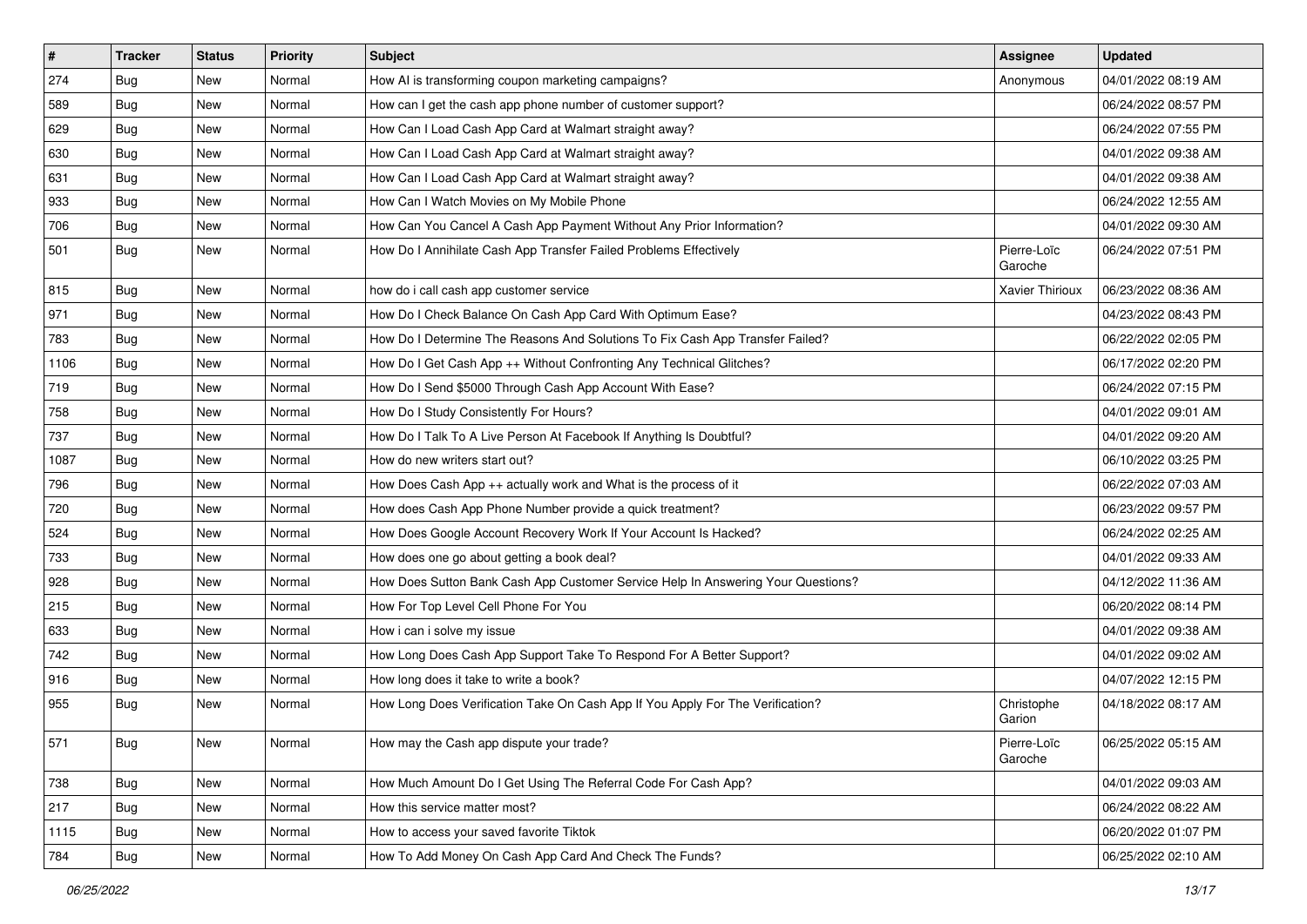| $\vert$ # | <b>Tracker</b> | <b>Status</b> | <b>Priority</b> | Subject                                                                    | <b>Assignee</b>        | <b>Updated</b>      |
|-----------|----------------|---------------|-----------------|----------------------------------------------------------------------------|------------------------|---------------------|
| 762       | <b>Bug</b>     | New           | Normal          | How To Add Money To A Cash App Card If Struggling With Low Amount?         |                        | 06/24/2022 07:48 AM |
| 678       | Bug            | <b>New</b>    | Normal          | How to be a winner in buidnow gg                                           |                        | 06/24/2022 06:57 AM |
| 972       | Bug            | <b>New</b>    | Normal          | How To Borrow Money From The Cash App? Get To Know About The Same          |                        | 04/25/2022 07:30 AM |
| 852       | <b>Bug</b>     | <b>New</b>    | Normal          | How to cancel your French Bee flight within 24 hours?                      |                        | 04/01/2022 09:13 AM |
| 882       | Bug            | <b>New</b>    | Normal          | How to change bank account on cash app?                                    |                        | 04/01/2022 09:16 AM |
| 906       | Bug            | <b>New</b>    | Normal          | How To Change Cash App From Business To Personal Account For Any Reasons?  |                        | 04/04/2022 09:57 AM |
| 1009      | Bug            | <b>New</b>    | Normal          | How to change routing number on Cash App?                                  |                        | 05/11/2022 07:13 AM |
| 1025      | Bug            | <b>New</b>    | Normal          | how to change the logo in wordpress                                        |                        | 05/20/2022 06:00 AM |
| 518       | <b>Bug</b>     | <b>New</b>    | Normal          | How To Check The Balance Of Cash App Account By Taking Cash App Support?   |                        | 06/25/2022 10:09 AM |
| 536       | Bug            | <b>New</b>    | Normal          | How to check the balance on the cash app card                              | Hamza<br>Bourbouh      | 06/25/2022 07:34 AM |
| 1024      | Bug            | New           | Normal          | How to choose the right broker                                             |                        | 05/14/2022 10:31 AM |
| 533       | Bug            | <b>New</b>    | Normal          | How to complete the homework assignments in economics in the easiest way?  |                        | 06/25/2022 04:41 AM |
| 1101      | Bug            | <b>New</b>    | Normal          | How to Delete Cash App History at once?                                    |                        | 06/16/2022 06:49 AM |
| 1064      | Bug            | <b>New</b>    | Normal          | How to delete Cash App history?                                            | Pierre-Loïc<br>Garoche | 06/11/2022 10:29 AM |
| 976       | Bug            | New           | Normal          | How to delete the cash app account history right now?                      | Hamza<br>Bourbouh      | 04/27/2022 09:47 AM |
| 697       | Bug            | New           | Normal          | How to Descargar Pura TV For Android                                       |                        | 06/25/2022 06:01 AM |
| 984       | <b>Bug</b>     | <b>New</b>    | Normal          | How to disable, permanently delete Twitter account on phone, PC            |                        | 05/09/2022 04:42 PM |
| 826       | Bug            | <b>New</b>    | Normal          | How to Dowload MXL TV Premium                                              |                        | 05/26/2022 03:34 PM |
| 966       | Bug            | <b>New</b>    | Normal          | How to Download the Filmes                                                 |                        | 04/23/2022 04:04 AM |
| 591       | Bug            | <b>New</b>    | Normal          | How To Find Facebook Modifications For Your Spotify Premium Apk?           |                        | 06/19/2022 06:07 AM |
| 1038      | Bug            | <b>New</b>    | Normal          | How to Fix Canon Printer Offline ISsue                                     | Pierre-Loïc<br>Garoche | 05/27/2022 05:25 AM |
| 541       | Bug            | <b>New</b>    | Normal          | How to fix the cash app payment failed errors?                             |                        | 06/24/2022 09:04 PM |
| 574       | Bug            | <b>New</b>    | Normal          | How to fix the Epson printer offline issue due to a wired connection?      |                        | 06/24/2022 06:23 PM |
| 1069      | Bug            | <b>New</b>    | Normal          | how to get cash app support phone number 24*7 available                    |                        | 06/21/2022 08:36 PM |
| 1079      | Bug            | <b>New</b>    | Normal          | How to get cheap psychology assignment?                                    |                        | 06/15/2022 06:00 AM |
| 1014      | Bug            | New           | Normal          | how to get chime routing and account number ? chime routing number florida |                        | 05/11/2022 12:42 PM |
| 694       | Bug            | New           | Normal          | How to Get Guidance On How To Cash App Withdrawal Limit?                   | Christophe<br>Garion   | 06/25/2022 04:49 AM |
| 785       | Bug            | New           | Normal          | How To Get Money Off Cash App Without Card Or With A Card?                 |                        | 06/21/2022 03:59 PM |
| 1039      | Bug            | New           | Normal          | How to Get Tickmill Bonuses for Free                                       |                        | 05/26/2022 05:43 PM |
| 564       | Bug            | New           | Normal          | How To Install RepelisPlus On Your Android Phone?                          |                        | 06/24/2022 02:03 AM |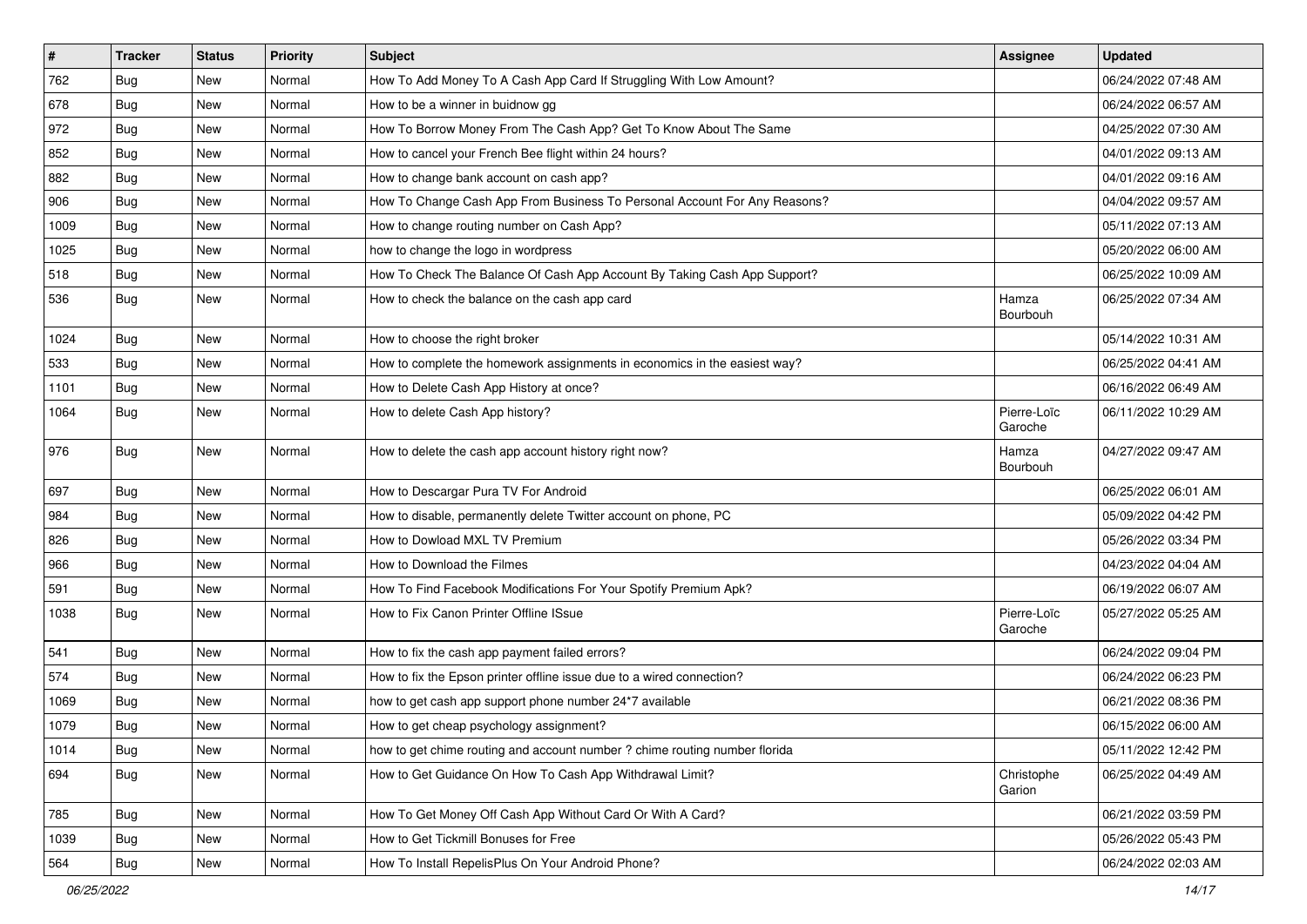| #    | <b>Tracker</b> | <b>Status</b> | <b>Priority</b> | Subject                                                                                      | <b>Assignee</b>        | <b>Updated</b>      |
|------|----------------|---------------|-----------------|----------------------------------------------------------------------------------------------|------------------------|---------------------|
| 565  | Bug            | New           | Normal          | How To Install RepelisPlus On Your Android Phone?                                            |                        | 06/24/2022 11:27 PM |
| 885  | Bug            | <b>New</b>    | Normal          | How to Install the Tele Latino App For Android                                               |                        | 03/28/2022 04:10 AM |
| 696  | Bug            | New           | Normal          | How to Install the TuMangaOnline App                                                         |                        | 06/25/2022 04:51 AM |
| 747  | <b>Bug</b>     | <b>New</b>    | Normal          | How to Install Tyflex Plus on Your Android Device                                            |                        | 04/01/2022 09:02 AM |
| 709  | Bug            | <b>New</b>    | Normal          | How To Load Cash App Card At Walmart Without Having To Face Any Hassle?                      |                        | 06/24/2022 12:18 AM |
| 763  | Bug            | <b>New</b>    | High            | How to Make a Ringtone on Your iPhone                                                        |                        | 06/24/2022 05:53 AM |
| 1032 | Bug            | <b>New</b>    | Normal          | How To Play The Wordle Game                                                                  |                        | 05/17/2022 10:37 AM |
| 1035 | Bug            | <b>New</b>    | Normal          | how to relieve spam score                                                                    | Pierre-Loïc<br>Garoche | 05/18/2022 11:39 AM |
| 854  | Bug            | <b>New</b>    | Normal          | How To Resolve Password Problems Through Facebook Customer Service?                          |                        | 04/09/2022 06:11 PM |
| 1042 | Bug            | <b>New</b>    | Normal          | How to set up direct deposit on cash app?                                                    |                        | 05/25/2022 01:17 PM |
| 267  | <b>Bug</b>     | <b>New</b>    | Normal          | How To Use Internet Radio Services To Listen To Your Favorite Songs                          |                        | 06/25/2022 08:24 AM |
| 1080 | Bug            | <b>New</b>    | Normal          | How to use Math Wallet   Nexo wallet   CoinTiger Exchange                                    |                        | 06/15/2022 11:56 AM |
| 1060 | Bug            | <b>New</b>    | Normal          | How to Use Panda Helper to Speed Up Your iOS                                                 |                        | 05/28/2022 09:12 AM |
| 687  | Bug            | <b>New</b>    | Normal          | How to use twitch.tv/activate?                                                               |                        | 06/25/2022 01:11 AM |
| 688  | Bug            | <b>New</b>    | Normal          | How to use twitch.tv/activate?                                                               |                        | 06/24/2022 04:16 AM |
| 689  | Bug            | <b>New</b>    | Normal          | How to use twitch.tv/activate?                                                               |                        | 06/23/2022 07:30 PM |
| 117  | Bug            | <b>New</b>    | Normal          | How to Watch Cowboys vs Cardinals Game Live Stream FREE TV                                   |                        | 04/01/2022 08:08 AM |
| 235  | Bug            | <b>New</b>    | Low             | HP Printer Assistant Software   Download & Install HP Assistant                              |                        | 06/25/2022 02:09 AM |
| 236  | <b>Bug</b>     | <b>New</b>    | Normal          | HP Printer Assistant Software   Download & Install HP Assistant                              |                        | 04/01/2022 08:16 AM |
| 238  | Bug            | <b>New</b>    | Low             | HP Printer Assistant Software   Download & Install HP Assistant                              |                        | 04/01/2022 08:16 AM |
| 486  | <b>Bug</b>     | <b>New</b>    | Low             | HP Wireless Printer Setup                                                                    | Anonymous              | 06/25/2022 12:32 AM |
| 124  | Bug            | <b>New</b>    | Normal          | https://www.bigmarker.com/ustvpass/LIVE-Atlanta-Falcons-vs-Carolina-Panthers-NFL-Week-8-Game |                        | 04/01/2022 07:55 AM |
| 123  | Bug            | <b>New</b>    | Normal          | https://www.reddit.com/r/NRLgrandfinal2020/                                                  |                        | 06/25/2022 12:24 AM |
| 711  | Bug            | <b>New</b>    | Normal          | Human Fall Flat Apk Download                                                                 |                        | 06/25/2022 09:44 AM |
| 736  | Bug            | <b>New</b>    | Normal          | I Want to Edit in My Website (transfer-factor.net) Unfortunately, Unable to Edit It          |                        | 06/24/2022 07:32 AM |
| 1030 | Bug            | <b>New</b>    | Normal          | <b>IAFT Traders Union</b>                                                                    |                        | 05/16/2022 03:13 PM |
| 1031 | Bug            | <b>New</b>    | Normal          | <b>IAFT Traders Union</b>                                                                    |                        | 05/16/2022 03:14 PM |
| 1103 | <b>Bug</b>     | New           | Normal          | Idle game fix bug                                                                            |                        | 06/21/2022 09:30 AM |
| 1104 | Bug            | New           | Normal          | Idle game fix bug                                                                            |                        | 06/17/2022 04:35 AM |
| 604  | <b>Bug</b>     | New           | Normal          | Idle Game Online                                                                             |                        | 06/24/2022 06:16 PM |
| 525  | Bug            | New           | Normal          | If you don't have a QR code: How to activate cash app card in app                            |                        | 06/25/2022 09:07 AM |
| 943  | <b>Bug</b>     | New           | Normal          | ij.start canon                                                                               |                        | 04/13/2022 08:52 AM |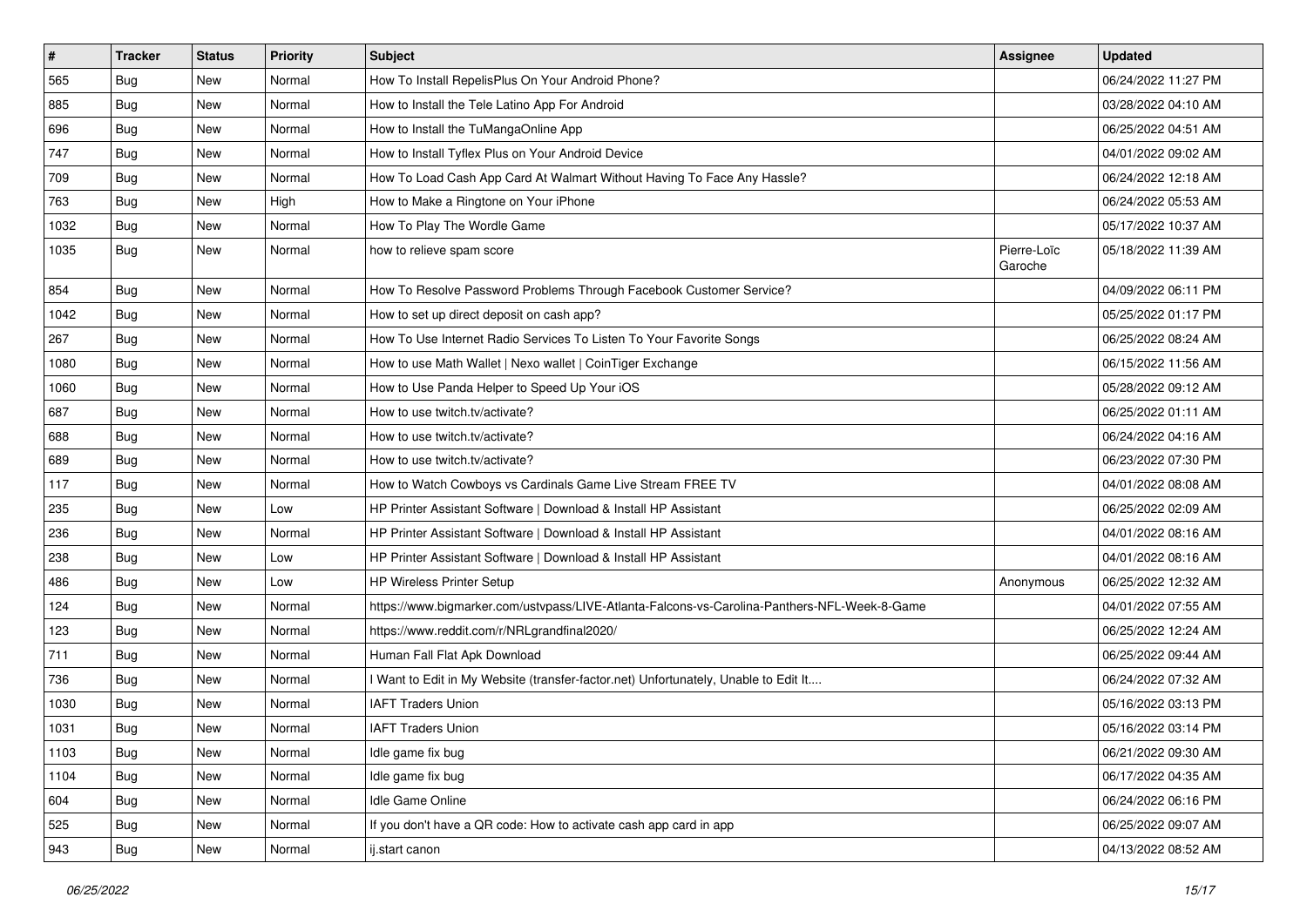| $\vert$ # | <b>Tracker</b> | <b>Status</b> | <b>Priority</b> | <b>Subject</b>                                                                                                  | <b>Assignee</b>        | <b>Updated</b>      |
|-----------|----------------|---------------|-----------------|-----------------------------------------------------------------------------------------------------------------|------------------------|---------------------|
| 950       | <b>Bug</b>     | New           | Normal          | ij.start canon                                                                                                  |                        | 05/07/2022 02:12 PM |
| 1013      | Bug            | <b>New</b>    | Normal          | ij.start canon                                                                                                  |                        | 05/11/2022 11:31 AM |
| 1072      | Bug            | New           | Normal          | ij.start canon                                                                                                  |                        | 06/21/2022 06:56 PM |
| 748       | <b>Bug</b>     | <b>New</b>    | Normal          | Il y a quelques façons d'obtenir des sonneries gratuites pour votre iPhone                                      |                        | 04/01/2022 09:02 AM |
| 568       | Bug            | <b>New</b>    | Normal          | Instale a versão mais recente do YouTube Premium                                                                |                        | 06/24/2022 08:51 PM |
| 167       | <b>Bug</b>     | New           | Normal          | instant loan without documents                                                                                  | Anonymous              | 06/25/2022 08:50 AM |
| 176       | Bug            | <b>New</b>    | Normal          | instant loan without documents                                                                                  |                        | 06/18/2022 01:43 PM |
| 225       | Bug            | New           | Normal          | instant personal loan                                                                                           |                        | 06/24/2022 03:33 AM |
| 788       | Bug            | <b>New</b>    | Normal          | Intro Maker Mod APK                                                                                             |                        | 06/24/2022 06:06 PM |
| 993       | Bug            | <b>New</b>    | Normal          | IO Games Free Online                                                                                            |                        | 05/04/2022 10:35 AM |
| 1116      | Bug            | New           | Normal          | ipTV smarts pro                                                                                                 |                        | 06/21/2022 06:09 AM |
| 998       | Bug            | New           | Normal          | Is It Hard to Solve Wordle An                                                                                   |                        | 05/13/2022 06:39 PM |
| 1015      | Bug            | <b>New</b>    | Normal          | Is it possible to send books for free?                                                                          |                        | 05/11/2022 04:05 PM |
| 231       | Bug            | New           | Normal          | Is the ringtone download difficult or not?                                                                      | Pierre-Loïc<br>Garoche | 06/24/2022 06:35 PM |
| 999       | Bug            | <b>New</b>    | Normal          | Is there a way to find Google Feud answers?                                                                     |                        | 05/07/2022 08:58 AM |
| 269       | Bug            | <b>New</b>    | Normal          | Is there such a site for app design?                                                                            | Anonymous              | 06/25/2022 08:41 AM |
| 210       | Bug            | <b>New</b>    | Normal          | Issue with check symbol in Cash App? Dial assist number with calling Cash App customer service phone<br>number. |                        | 06/24/2022 10:52 PM |
| 262       | Bug            | <b>New</b>    | Normal          | It this true to dealing Wuth                                                                                    |                        | 06/22/2022 04:07 AM |
| 163       | Bug            | <b>New</b>    | Normal          | jknjopl[                                                                                                        |                        | 04/01/2022 07:58 AM |
| 842       | Bug            | <b>New</b>    | Normal          | Join the fun game                                                                                               |                        | 04/01/2022 08:58 AM |
| 670       | Bug            | <b>New</b>    | Normal          | JTWhatsApp Apk - The New and Improved WhatsApp                                                                  |                        | 06/17/2022 04:36 PM |
| 653       | Bug            | New           | Normal          | Jujube (Jinjoles): Properties And Health Benefits                                                               |                        | 06/23/2022 10:41 PM |
| 397       | Bug            | <b>New</b>    | Normal          | Junk Removal Services in Annapolis MD                                                                           |                        | 04/01/2022 07:15 AM |
| 373       | Bug            | <b>New</b>    | Normal          | Junk Removal Services in Arlington County VA                                                                    |                        | 04/01/2022 07:18 AM |
| 361       | Bug            | New           | Normal          | Junk Removal Services in Baltimore MD                                                                           |                        | 04/01/2022 07:13 AM |
| 379       | Bug            | New           | Normal          | Junk Removal Services in Fairfax VA                                                                             |                        | 04/01/2022 07:17 AM |
| 385       | Bug            | New           | Normal          | Junk Removal Services in McLean VA                                                                              |                        | 04/01/2022 07:15 AM |
| 403       | Bug            | New           | Normal          | Junk Removal Services in Potomac MD                                                                             |                        | 04/01/2022 07:47 AM |
| 391       | Bug            | New           | Normal          | Junk Removal Services in Sterling VA                                                                            |                        | 04/01/2022 07:16 AM |
| 367       | <b>Bug</b>     | New           | Normal          | Junk Removal Services in Washington DC                                                                          |                        | 04/01/2022 07:12 AM |
| 805       | <b>Bug</b>     | New           | Normal          | Ketamine Online Store                                                                                           | Christophe<br>Garion   | 06/23/2022 06:44 PM |